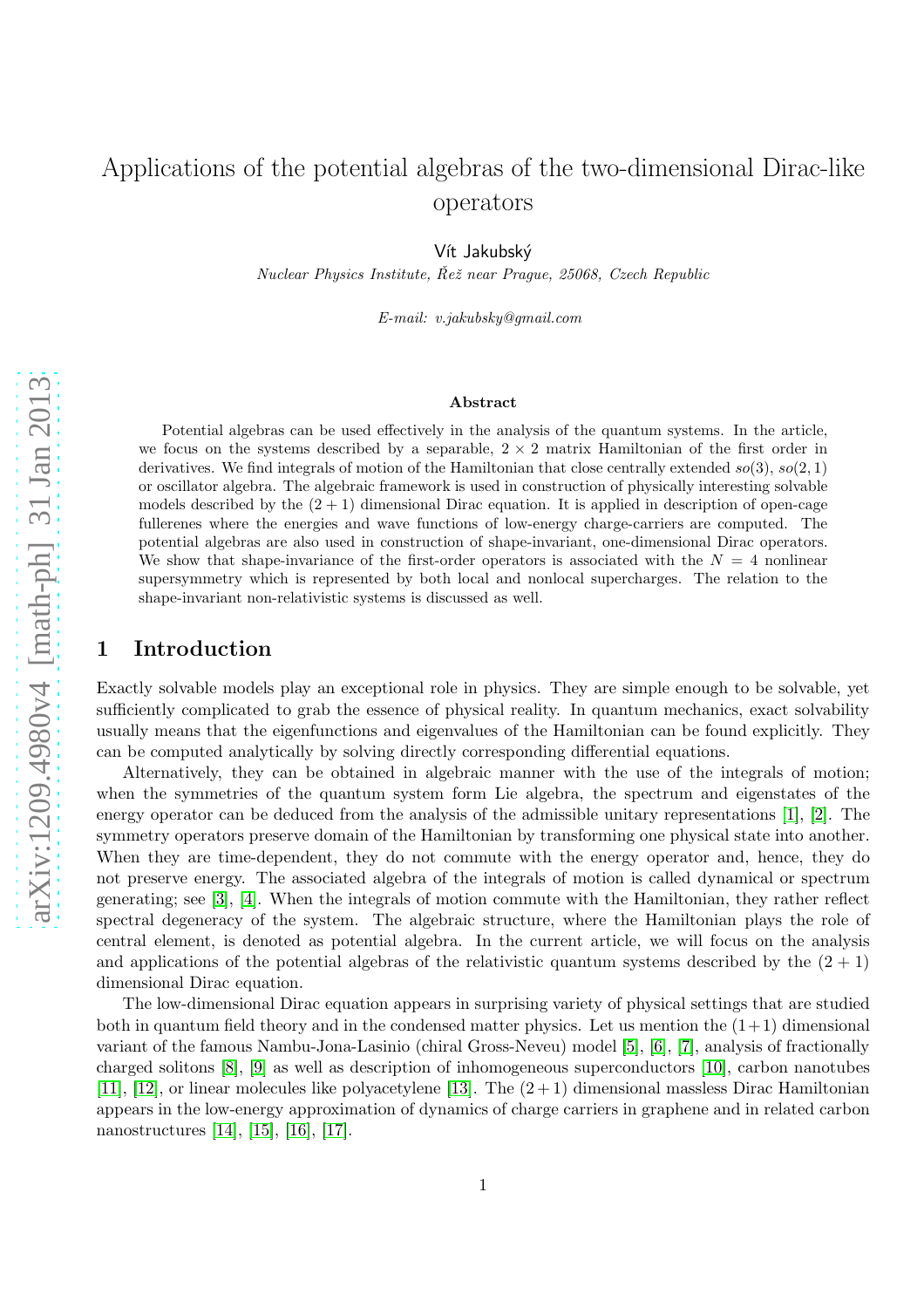The work is organized as follows: in the next section, the potential algebras are constructed for a separable Dirac-like operator with the use of a specific ansatz for both the ladder operators and for the structure of the algebra. Relevant aspects of the representations based on the lowest/highest weight vectors are discussed in more detail, as well as the application of the algebraic structure in description of Dirac fermions in the curved space.

The results are used directly in the third section, where solvable models describing low-energy charge carriers on the surface of open-cage fullerenes are analyzed. Two configurations are considered, with one and two holes in the surface of the crystal.

In the fourth section, we apply the potential algebras in construction of one-dimensional shapeinvariant systems. First, we focus on the shape-invariance of one-dimensional Dirac Hamiltonians and show that it is associated with  $N = 4$  nonlinear supersymmetry, generated by both local and non-local supercharges. We also discuss how is the relation of this framework with the known, non-relativistic shape-invariant Hamiltonians. In this context, we consider superalgebraic structure associated with the nonrelativistic shape-invariant systems whose supercharges are shape-invariant themselves. We make a comment on the nonrelativistic systems with position dependent mass and present an illustrative example of such system which possesses shape-invariance.

In the last section, we discuss briefly two specific two-dimensional systems; we make few comments on Dirac oscillator and its dynamical symmetries. Additionally, we show that the  $so(2,1)$  potential algebra can be used for analysis of  $(1 + 1)$ - dimensional quantum system whose metric can be identified with the (restricted) BTZ black hole metric. We conclude with short discussion of the results and outlook to possible future research.

## 2 Potential algebras of two-dimensional Dirac operator

Let us consider the operator  $h_D$  which is given in terms of the Pauli matrices  $\sigma_a$  and real functions  $g_2$ and  $g_3$ ,

$$
h_D = i\sigma_1 \partial_{x_1} + \sigma_2 (-ig_2 \partial_{x_2} + g_3) + M \sigma_3, \quad g_a = g_a(x_1), \quad a = 2, 3.
$$

M is a real constant. We leave the domain of  $h<sub>D</sub>$  as well as the range of the real variables  $x<sub>1</sub>$  and  $x<sub>2</sub>$ unspecified at the moment. The function  $g_2$  should not be identically zero. If not stated otherwise, the coordinates  $x_1$  and  $x_2$  are considered to be space-like. The operator [\(1\)](#page-1-0) can play the role of the Hamiltonian of the  $(2 + 1)$ -dimensional Dirac equation that governs dynamics of many physically interesting models mentioned in the previous section. The vector potential  $g_3 = g_3(x_1)$  with real coupling constant  $c_3$  is associated with an external magnetic field. The operator is manifestly Hermitian with respect to the standard scalar product.

The system represented by  $(1)$  has integral of motion  $J_3$ ,

<span id="page-1-0"></span>
$$
J_3 = -i\partial_{x_2}, \quad [h_D, J_3] = 0. \tag{1}
$$

We are interested in the settings where two additional integrals of motion  $J_{\pm}$  exist, such that

<span id="page-1-1"></span>
$$
[J_3, J_{\pm}] = \pm J_{\pm}, \quad [J_{-}, J_{+}] = 2c_1J_3 + c_2, \quad [J_{\pm}, h_D] = 0,
$$
\n<sup>(2)</sup>

where  $c_1$  and  $c_2$  are real numbers the value of which will be specified later in the text. Let us notice that for  $c_1 \neq 0$  the non-vanishing  $c_2$  just implies a constant shift in definition of the angular operator.

Let us make the ansatz in the form  $J_+ = e^{ix_2} \left( \sum_{k=1}^2 (A_{k,1} + \sigma_3 A_{k,2}) \partial_{x_k} + C_1 + \sigma_3 C_2 \right)$  where the coefficients  $A_{k,a}$  and  $C_a$   $(a, k = 1, 2)$  depend on  $x_1$  only. The operator  $J_-\$  is defined as  $J_-=J_+^{\dagger}$ . Inserting the ansatz into [\(2\)](#page-1-1) and comparing the coefficients of corresponding derivatives, we find that the coefficients of  $J_{\pm}$  can be expressed in terms of  $g_2$  and  $g_3$  as

<span id="page-1-2"></span>
$$
J_{\pm} = ie^{\pm ix_2} \left( \partial_{x_1} + \frac{g_2'(\pm J_3 + \frac{1}{2})}{g_2} \pm \frac{g_3'}{g_2} \mp \frac{g_2}{2} \sigma_3 \right). \tag{3}
$$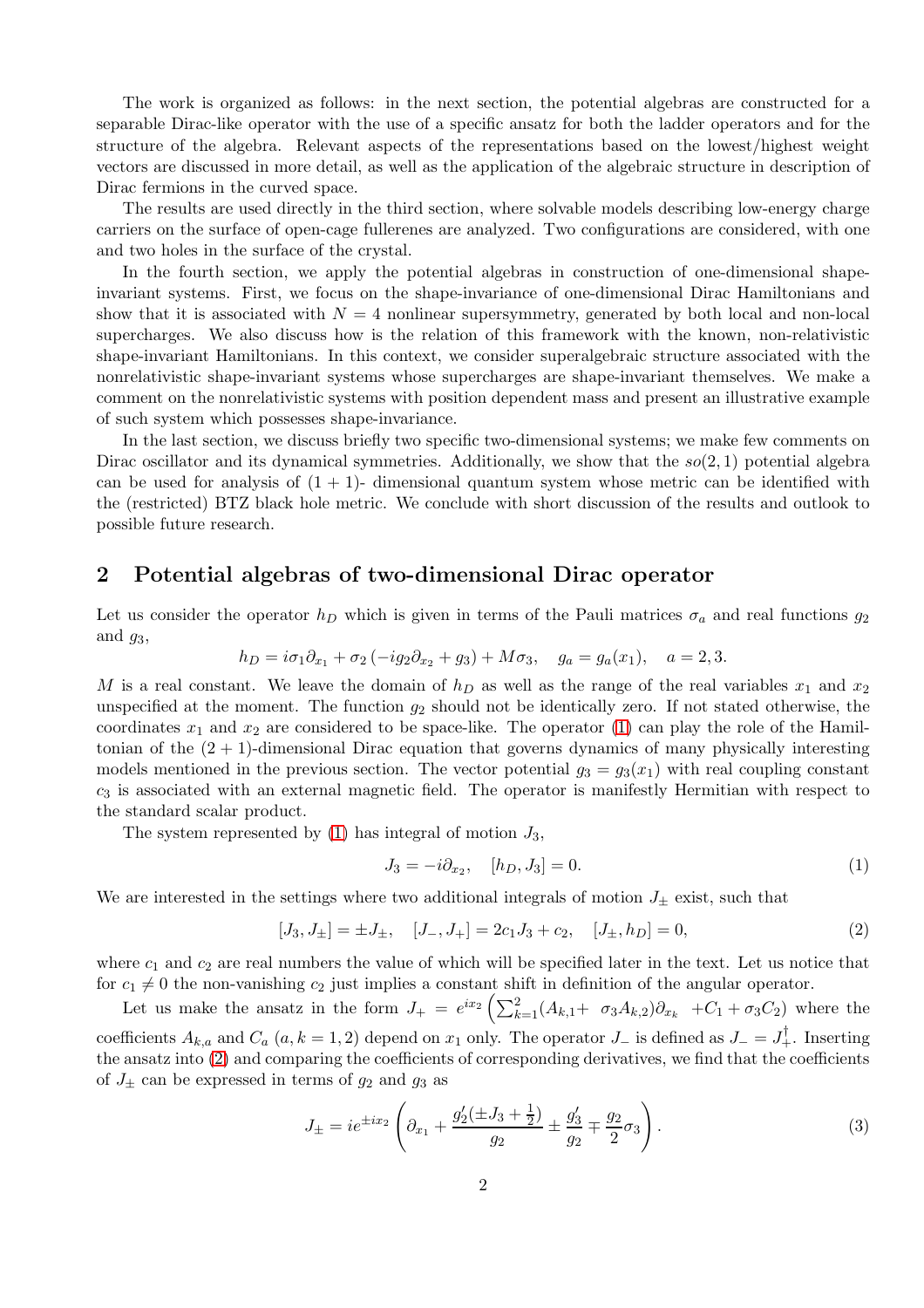It suggests that the function  $g_2$  should be node-less to avoid singularities in definition of these operators. Additionally, the functions  $g_2$  and  $g_3$  have to solve the following set of differential equations,

<span id="page-2-0"></span>
$$
g_2^4 + c_1 g_2^2 = g_2'^2, \tag{4}
$$

$$
g_2^4 + g_2^{\prime 2} = g_2 g_2^{\prime\prime}, \tag{5}
$$

$$
g_2^3 g_3 + \frac{c_2}{2} g_2^2 = g_3' g_2' \,. \tag{6}
$$

Quick inspection suggests that the system can be reduced to two equations as long as  $g_3 = g_2$ . However, we will omit this solution; looking at  $(1)$ , it would just shift the operator  $J_3$  by a constant factor. The equation [\(5\)](#page-2-0) eliminates constant (nonzero) solution for  $q_2$ .

We can find the following nontrivial solutions of the system,

$$
g_2 = \begin{cases} \sinh^{-1} x_1, \\ \cos^{-1} x_1, \\ x_1^{-1}, \end{cases} \text{ and } g_3 = \begin{cases} c_3 \coth x_1, & \text{for } c_1 = 1, c_2 = 0, \\ c_3 \tan x_1, & \text{for } c_1 = -1, c_2 = 0, \\ c_3 x_1, & \text{for } c_1 = 0, c_2 = -4c_3, \end{cases}
$$

where  $c_3$  is a real coupling constant. To avoid singularities, the variable  $x_1$  can acquire only nonzero values for  $c_1 \in \{1,0\}$  and  $x_1 \in \left(-\frac{\pi}{2}\right)$  $\frac{\pi}{2}, \frac{\pi}{2}$  $(\frac{\pi}{2})$  for  $c_1 = -1$ . The equations [\(4\)](#page-2-0)-[\(6\)](#page-2-0) are invariant with respect to reflections  $x_1 \rightarrow -x_1$  as well as they possess translational invariance. It means that the functions [\(7\)](#page-2-1) solve the system even after a constant shift and reflection of the coordinate  $x_1$ . It is possible to write the potential term  $g_3$  as the function of  $g_2$  and  $c_1$ ,

<span id="page-2-1"></span>
$$
g_3^2 = c_3^2(g_2^2 + c_1)
$$
, for  $c_1 \neq 0$ ,  $g_3^2 = c_3^2 g_2^{-2}$ , for  $c_1 = 0$ . (7)

The constants  $c_1$  and  $c_3$  fix the structure of the algebra [\(2\)](#page-1-1). For  $c_1 \neq 0$ , it can be identified either as so(3)  $(c_1 = -1)$  or so(2, 1)  $(c_1 = 1)$ , while the oscillator algebra is restored for  $c_1 = 0$ .  $h_D$  commutes with both  $J_3$  and  $J_{\pm}$ , and, hence, it is the central element of the following algebra

<span id="page-2-2"></span>
$$
[J_3, J_{\pm}] = \pm J_{\pm}, \quad [J_{-}, J_{+}] = \begin{cases} 2c_1 J_3 & \text{for } c_1 \neq 0, \\ -4c_3 & \text{for } c_1 = 0, \end{cases}
$$
 (8)

<span id="page-2-3"></span>
$$
[h_D, J_{\pm}] = [h_D, J_3] = 0. \tag{9}
$$

It is worth noticing that nonrelativistic systems with similar algebraic background were classified as superintegrable in [\[18\]](#page-18-1). The representation space of  $(8)-(9)$  $(8)-(9)$  is spanned by the eigenvectors of  $h<sub>D</sub>$ . It can be decomposed into subspaces where  $h<sub>D</sub>$  acquires constant value and where the algebra [\(8\)](#page-2-2)-[\(9\)](#page-2-3) is irreducible. These subspaces can have either finite or infinite dimension, dependently on the type of the algebra.

The square of [\(1\)](#page-1-0) can be written as a second-order polynomial in the generators of [\(8\)](#page-2-2). When  $c_1 \neq 0$ , it coincides up to an additive constant with the standard Casimir operator  $C = J_+J_- - c_1J_3(J_3 - 1)$  $J_{-}J_{+} - c_1J_3(J_3+1)$  of the algebra so(3) or so(2, 1). When  $c_1 = 0$ , the algebra is not semi-simple (Killing form is degenerate) and the standard (quadratic) Casimir operator does not exist. There holds

<span id="page-2-4"></span>
$$
h_D^2 - M^2 = \begin{cases} J_+ J_- - c_1 \left( \left( J_3 - \frac{1}{2} \right)^2 - c_3^2 \right) = J_- J_+ - c_1 \left( \left( J_3 + \frac{1}{2} \right)^2 - c_3^2 \right) & \text{for } c_1 \neq 0, \\ J_+ J_- + 4c_3 \left( J_3 - \frac{1}{2} \right) = J_- J_+ + 4c_3 \left( J_3 + \frac{1}{2} \right) & \text{for } c_1 = 0. \end{cases}
$$
(10)

For any of the solutions [\(7\)](#page-2-1), the operator  $h_D$  commutes with the linear operator  $\mathcal{P} = \sigma_3 R_{x_1}$  where  $R_{x_1}$  is defined as  $R_{x_1}x_1R_{x_1} = -x_1$  and  $R_{x_1}x_2R_{x_1} = x_2$ . The ladder operators  $J_{\pm}$  together with  $J_3$  satisfy the following relations,

<span id="page-2-5"></span>
$$
\mathcal{P}J_{\pm}, \mathcal{P} = -J_{\pm}, \quad [h_D, \mathcal{P}] = [J_3, \mathcal{P}] = 0.
$$
 (11)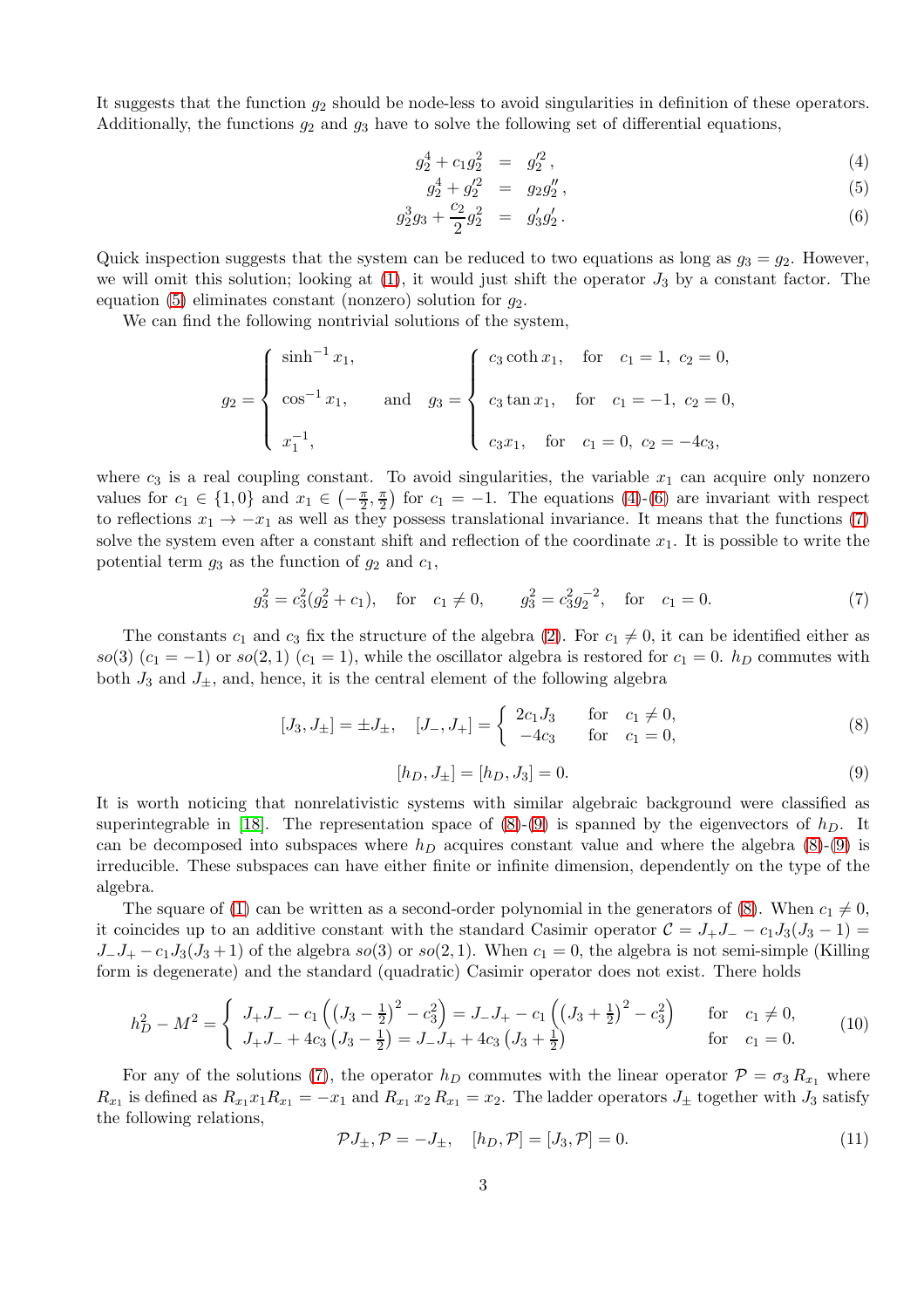We will utilize these relations in the fourth section in the context of shape-invariance. When  $M = 0$ , the Hamiltonian  $h_D$  also commutes with<sup>[1](#page-3-0)</sup>  $\mathcal{R} = R_{x_2} R_{c_3} \sigma_1$ . The reflection operators  $R_{x_2}$  and  $R_{c_3}$  are defined as  $R_{x_2}f(x_1, x_2, c_3) = f(x_1, -x_2, c_3)$  and  $R_{c_3}f(x_1, x_2, c_3) = f(x_1, x_2, -c_3)$ . For the generators of the potential algebra, there holds

$$
\mathcal{R}J_-\mathcal{R}=J_+,\quad \mathcal{R}J_3\mathcal{R}=-J_3.
$$

In our analysis, we will focus on the representations that can be constructed from the lowest (highest) weight vectors, the zero-modes of ladder operator  $J_{-}$  (or  $J_{+}$ ). These vectors, denoted as  $\psi_{m}^{-}$  (or  $\psi_{m}^{+}$ ), can be fixed as the mutual eigenstates of  $h_D$  and  $J_3$ ,

<span id="page-3-1"></span>
$$
J_{\pm}\psi_{m}^{\pm} = 0, \quad J_{3}\psi_{m}^{\pm} = m\psi_{m}^{\pm}, \quad h_{D}\psi_{m}^{\pm} = E_{m}^{\pm}\psi_{m}^{\pm}.
$$
 (12)

The energies  $E_m^{\pm}$  can be found with the use of the relations [\(10\)](#page-2-4),

<span id="page-3-2"></span>
$$
(E_m^{\pm})^2 = \begin{cases}\n-c_1 \left( \left( m \pm \frac{1}{2} \right)^2 - c_3^2 \right) + M^2 & \text{for } c_1 \neq 0, \\
4c_3 \left( m \pm \frac{1}{2} \right) + M^2 & \text{for } c_1 = 0.\n\end{cases}
$$
\n(13)

To keep the energies real, there must hold  $|m \pm \frac{1}{2}| \ge c_3$  for  $c_1 = -1$ . For  $c_1 = 1$ , the values of m are constrained by the strength of the coupling parameter,  $|m \pm \frac{1}{2}| \leq c_3$ .

The other eigenstates of  $h_D$  corresponding to the same energy can be found by repeated action of the ladder operator  $J_{+}$  ( $J_{-}$ ) on the vectors  $\psi_{m}^{-}$  (or  $\psi_{m}^{+}$ ). These eigenstates then establish irreducible representations of [\(8\)](#page-2-2)-[\(9\)](#page-2-3) that are specified by the energies  $E_m^{\pm}$  of the corresponding lowest (highest) weight vector. These representations are usually associated with the bound states of the quantum system, see e.g. [\[20\]](#page-18-2).

The unitary representations of  $so(3)$  are finite dimensional. Consequently, the lowest weight vector, let us fix it as  $\psi_{-m}^-$ , has be to annihilated by specific power of the ladder operator  $J_+$ . There holds  $(J_+)^d \psi^-_{-m} = 0$  where d denotes dimension of the corresponding representation. The quantum number m has to be either integer or semi-integer; we have  $\psi_m^+ \sim (J_+)^{d-1} \psi_{-m}^-$  so that  $J_3 J_+^{d-1} \psi_{-m}^- = m J_+^{d-1} \psi_{-m}^-$ . Additionally, we can use [\(8\)](#page-2-2) and write  $J_3 J_+^{d-1} \psi_{-m}^- = (-m+d-1)J_+^{d-1} \psi_{-m}^-$ . Combining these relations together, there must hold  $-2m + d - 1 = 0$ . Since d is a positive integer, we get that m has to be non-negative integer or semi-integer.

The admissible values of the coupling constant  $c_3$  depend on m; when m acquires integer (half-integer) values,  $c_3$  has to be half-integer (integer). We refer to Appendix A for details of the proof. Let us notice in this context that the representations of odd dimension for two different half-integer values of  $c_3$  were considered in [\[21\]](#page-18-3). Representations of  $so(3)$  and  $so(2, 1)$  were also discussed in [\[22\]](#page-18-4) where they were obtained analytically with the use of the master equation.

For the purposes of the forthcoming section, let us discuss shortly how the results can be used in description of the spin−1/2 particle living in the two-dimensional curved space. Let us consider the space where the metric tensor acquires diagonal form and the non-vanishing components depend on one coordinate only,

<span id="page-3-3"></span>
$$
g_{\mu\nu} = \begin{pmatrix} g_{11}(x_1) & 0 \\ 0 & g_{22}(x_1) \end{pmatrix} . \tag{14}
$$

In the most of the text, we will deal with the systems where both  $x_1$  and  $x_2$  are considered to be space-like  $(g_{11} > 0, g_{22} > 0)$ , i.e. the metric tensor corresponds to a curved surface embedded into three-dimensional euclidean space. Quantum settings of this kind appear frequently in the analysis of carbon nanostructures where deformations of graphene crystal are considered [\[23\]](#page-18-5). The Dirac Hamiltonian can be written in the following non-covariant but manifestly Hermitian form (see Appendix B for details),

$$
h_D = i\sigma_1 \frac{1}{g_{11}^{1/4}} \partial_{x_1} \frac{1}{g_{11}^{1/4}} + \sigma_2 \frac{J_3}{\sqrt{g_{22}}} + g_3 \sigma_2 + M \sigma_3.
$$

<span id="page-3-0"></span><sup>1</sup>Similar operator that switches the sign of coupling constant was employed in [\[19\]](#page-18-6) in the analysis of quantum systems with nonlinear supersymmetry.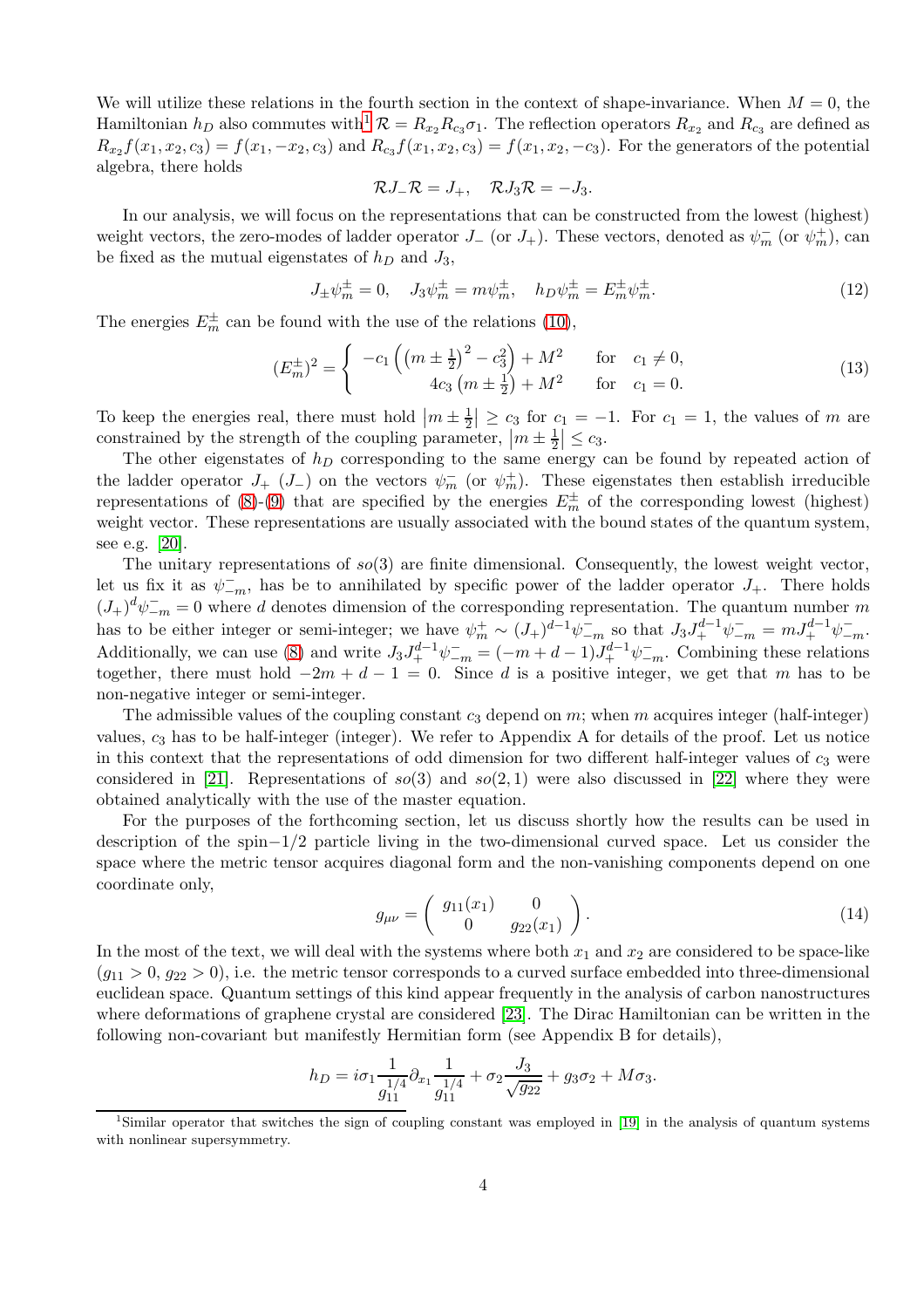This operator is manifestly Hermitian with respect to the standard scalar product.

When we compare [\(15\)](#page-4-0) with [\(1\)](#page-1-0), it differs by the term containing  $\partial_{x_1}$ . However, we can reduced (15) into [\(1\)](#page-1-0) by an appropriate change of coordinates. Let us set  $z = z(x_1)$  such that  $z'(x_1) = \sqrt{g_{11}}$ . Rewriting [\(15\)](#page-4-0) in the new coordinate z, the multiplicative factor  $g_{11}^{-1/2}$  in front of the derivative is eliminated. Then we make the similarity transformation  $g_{11}^{-1/4}(x_1(z)) h_D(\partial_z, z, \partial_{x_2}) g_{11}^{1/4}(x_1(z))$  which brings the operator back to the manifestly Hermitian form. In this way, the term  $\frac{1}{g_{11}^{1/4}} \partial_{x_1} \frac{1}{g_{11}^{1/4}}$  $\frac{1}{g_{11}^{1/4}}$  in [\(15\)](#page-4-0) is effectively replaced by

 $\partial_z$ . This transformed operator can be then identified with [\(1\)](#page-1-0) for  $g_2 = g_{22}^{-1/2}(x_1(z))$  and  $g_3 = g_3(x_1(z))$ . Using the inverse transformation, we can derive integrals of motion of [\(15\)](#page-4-0) from [\(3\)](#page-1-2) that close the Lie

algebra  $(8)-(9)$  $(8)-(9)$ <sup>[2](#page-4-1)</sup>. They are of the following form

$$
J_{\pm} = ie^{\pm ix_2} \left( \frac{1}{g_{11}^{1/4}} \partial_{x_1} \frac{1}{g_{11}^{1/4}} - \frac{g_{22}'}{2g_{22}\sqrt{g_{11}}} \left( \pm J_3 + \frac{1}{2} \right) \pm \frac{\sqrt{g_{22}}g_3'}{\sqrt{g_{11}}} \mp \frac{1}{2\sqrt{g_{22}}} \sigma_3 \right), \quad J_3 = -i \partial_{x_2},
$$

provided that  $g_{11}$ ,  $g_{22}$  and the external potential  $g_3$  satisfy the following equations

<span id="page-4-2"></span>
$$
g_{11} = \frac{1}{4} \frac{(g'_{22})^2}{g_{22}(1 + c_1 g_{22})}, \quad g_3 = \begin{cases} c_3 \sqrt{\frac{1}{g_{22}} + c_1}, & \text{for } c_1 \neq 0, \\ c_3 g_{22}^{1/2}, & \text{for } c_1 = 0. \end{cases}
$$
(17)

We will use the formulas [\(15\)](#page-4-0), [\(17\)](#page-4-2) and [\(17\)](#page-4-2) extensively in the forthcoming text.

Concluding the section, let us notice that the operator [\(15\)](#page-4-0) can describe low-energy charge carriers in two-dimensional crystals with hexagonal lattice where the (nontrivial) geometry of the crystal surface is encoded in  $g_{\mu\nu}$ . In particular, we refer to graphene and boron-nitride crystals for  $M = 0$  and  $M \neq 0$ respectively, see [\[15\]](#page-17-14). In this context, the generally non-constant coefficients of  $\partial_{x_1}$  and  $\partial_{x_2}$  in [\(15\)](#page-4-0) can be interpreted as the space-dependent modulation of Fermi velocity of massless Dirac particle in graphene induced by the strains and ripples of the crystal [\[24\]](#page-18-7). The non-vanishing vector potential represented by  $g_3$  can be induced by external magnetic fields or by defects of the crystal lattice [\[21\]](#page-18-3), [\[17\]](#page-18-0).

## <span id="page-4-3"></span>3 Solvable models of open-cage fullerenes

Fullerenes are spherical molecules made of carbon atoms. The spherical shape is due to twelve pentagons that are inserted into hexagonal carbon lattice. The most famous example is the  $C_{60}$ , "Buckminster-fullerene" [\[25\]](#page-18-8), which can be classified as a truncated icosahedron with 60 vortices and 32 faces. Fixing the number of pentagons in the lattice while increasing the number of hexagons, we can get not only bigger fullerenes like  $C_{240}$  or  $C_{540}$ , but also objects of more complicated shapes, e.g. capped nanotubes, elliptic fullerenes etc.. We will be interested just in the systems where the surface of the crystal can be approximated by the spherical geometry.

<span id="page-4-1"></span><sup>2</sup>Generic form of the operators that can be obtained from [\(1\)](#page-1-0) and [\(3\)](#page-1-2) by the described transformation is

$$
h_D = i\sigma_1 \left( g_1 \partial_{x_1} + \frac{g'_1}{2} \right) + \sigma_2 \left( -ig_2 \partial_{x_2} + g_3 \right) + M\sigma_3, \quad g_a = g_a(x_1), \quad a = 1, 2, 3,
$$

and

<span id="page-4-0"></span>
$$
J_{\pm} = ie^{\pm ix_2} \left( g_1 \partial_{x_1} + \frac{g_1'}{2} + \frac{g_1 g_2'(\pm J_3 + \frac{1}{2})}{g_2} \pm \frac{g_1 g_3'}{g_2} \mp \frac{g_2}{2} \sigma_3 \right). \tag{15}
$$

The functions  $g_1, g_2$  and  $g_3$  satisfy

$$
g_1^2 = \frac{g_2^4 + c_1 g_2^2}{(g_2')^2}, \qquad g_3^2 = \begin{cases} c_3^2 (g_2^2 + c_1), & \text{for } c_1 \neq 0, \\ c_3^2 g_2^{-2}, & \text{for } c_1 = 0. \end{cases}
$$
(16)

Then these operators close [\(8\)](#page-2-2)-[\(9\)](#page-2-3).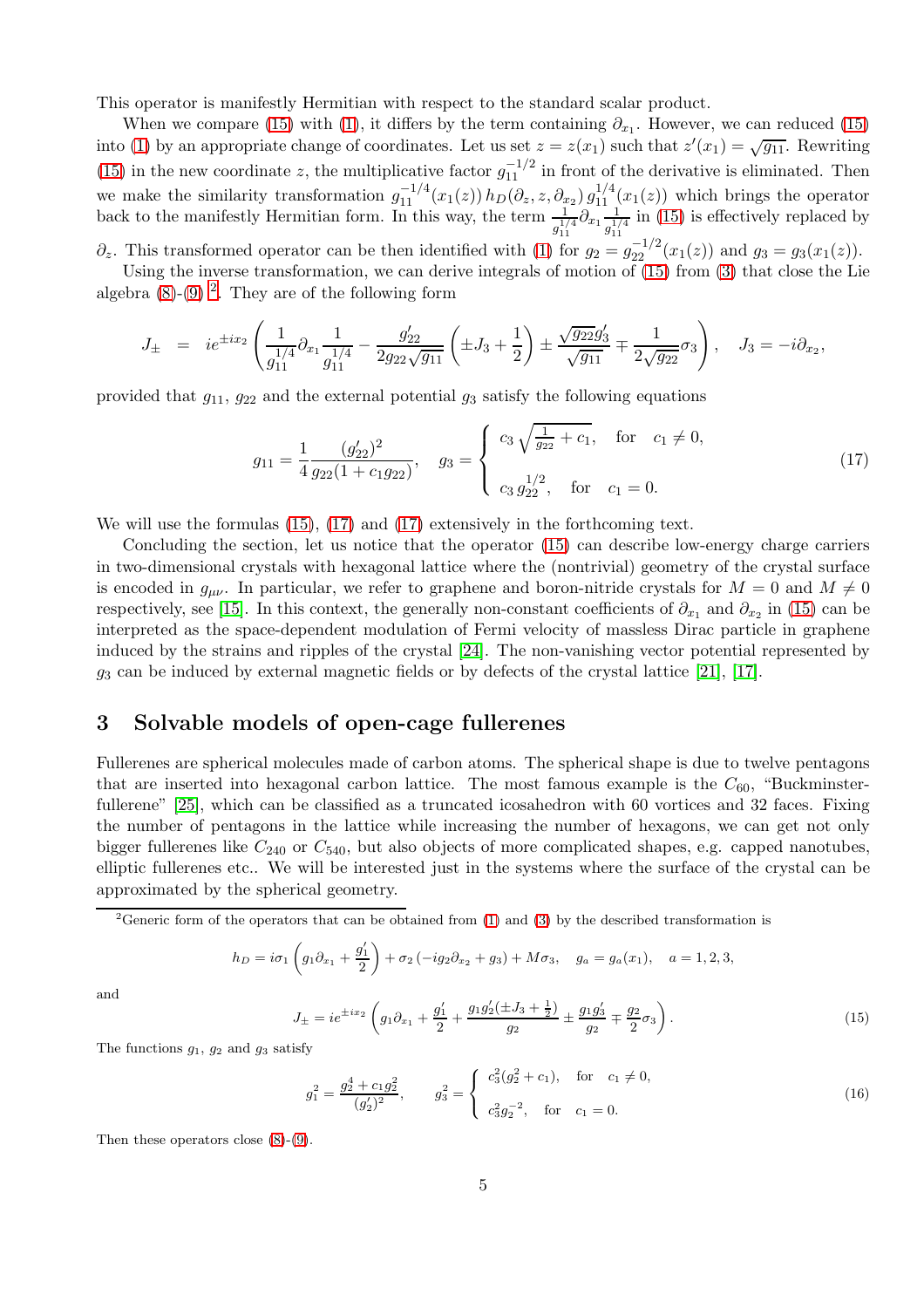In quantum chemistry, the situation is considered where small enough atoms or molecules (e.g. of hydrogen) are inserted inside the fullerenes. During the process called "chemical surgery", some bonds between the carbon atoms of the fullerene are broken, making the hole into the surface. The alien atoms are then inserted into the opened cage and the hole is closed again [\[26\]](#page-18-9). In this section, we will focus on the electronic properties of the open-cage fullerenes with one or two holes in the surface. We will construct exactly solvable models that can serve as the low-energy approximation of these systems.

#### 3.1 Spectrum of fullerenes

First, let us go briefly through the analysis of the electronic properties of the (unopened) fullerenes. The low-energy excitations of charge carriers in the crystal can be investigated efficiently within the framework of the Dirac equation on the spherical surface [\[21\]](#page-18-3). The surface embedded into three-dimensional space can be parametrized in spherical coordinates as  $x = \sin x_1 \cos x_2$ ,  $y = \sin x_1 \sin x_2$ ,  $z = \cos x_1$  where  $x_1 \in (0, \pi)$  and  $x_2 = (0, 2\pi)$ . The associated metric tensor is explicitly

$$
g_{\mu\nu} = \left(\begin{array}{cc} 1 & 0 \\ 0 & \sin^2 x_1 \end{array}\right).
$$

The entries of the metric tensor satisfy [\(17\)](#page-4-2) for  $c_1 = -1$ . Employing the formula [\(15\)](#page-4-0), we can write down immediately the Dirac Hamiltonian corresponding to the massless, spin−1/2 particle on the sphere,

<span id="page-5-0"></span>
$$
h_D = i\sigma_1 \partial_{x_1} + \sigma_2 \frac{J_3}{\sin x_1} + c_3 \sigma_2 \cot x_1, \quad x_1 \in (0, \pi). \tag{18}
$$

The potential term corresponds to Dirac monopole that is situated in the center of the sphere. It occurs due to the topological defects, twelve pentagons, that have to be inserted into the hexagonal lattice of graphene to close the spherical surface [\[16\]](#page-17-15), [\[17\]](#page-18-0), [\[21\]](#page-18-3). The actual value of the coupling constant is  $c_3 = \frac{n}{8}$ 8 where *n* corresponds to the number of conical defects in the crystal. As  $n = 12$  for fullerenes, we get  $c_3 = \frac{3}{2}$  $\frac{3}{2}$ , see [\[16\]](#page-17-15), [\[21\]](#page-18-3).

We will not write down the explicit form of  $J_{\pm}$ , it can be extracted easily from [\(17\)](#page-4-2). The lowest weight vectors can be found explicitly by solving [\(12\)](#page-3-1). They are

<span id="page-5-1"></span>
$$
\psi_m^- = e^{imx_2} w_F^{-c_3} (\sin x_1)^{-m+\frac{1}{2}} \left( \sqrt{\frac{m-\frac{1}{2}+c_3 w_F^{-\frac{1}{2}}}{-\sqrt{-m+\frac{1}{2}+c_3 w_F^{\frac{1}{2}}}} \right), \quad w_F = \tan \frac{x_1}{2}, \tag{19}
$$

$$
h_D \psi_m^- = \sqrt{\left(m - \frac{1}{2}\right)^2 - c_3^2} \psi_m^-.
$$
\n(20)

We require the eigenfunctions of [\(18\)](#page-5-0) to be square integrable and vanishing at  $x_1 = 0, \pi$ . The vectors [\(19\)](#page-5-1) are physically acceptable as long as  $m \le -|c_3| + \frac{1}{2}$ . In that case, they are regular and correspond to real energies, see the restriction below [\(13\)](#page-3-2). Degeneracy of the zero-energy level is equal to the dimension of the representation of  $so(3)$  spanned by zero modes of the Hamiltonian. For  $c_3 = \frac{3}{2}$ , the zero-energy has triple degeneracy.

For purposes of the forthcoming analysis, it is convenient to define transformation  $G_F$ ,

$$
G_F = w_F^{c_3} \sqrt{\sin x_1} \begin{pmatrix} w_F^{1/2} & 0 \\ 0 & w_F^{-1/2} \end{pmatrix} \sigma_1,
$$

and rewrite the lowest weight vector in the factorized form

<span id="page-5-2"></span>
$$
\psi_m^- = e^{imx_2} y^{-m} G_F \left( \frac{-\sqrt{-m + \frac{1}{2} + c_3} w_F^{k_u}}{\sqrt{m - \frac{1}{2} + c_3} w_F^{k_d}} \right), \quad y = \sin x_1, \quad w_F(y) = \begin{cases} \frac{1 - \sqrt{1 - y^2}}{y}, \ x_1 < \pi/2, \\ \frac{1 + \sqrt{1 - y^2}}{y}, \ x_1 \ge \pi/2, \end{cases} \tag{21}
$$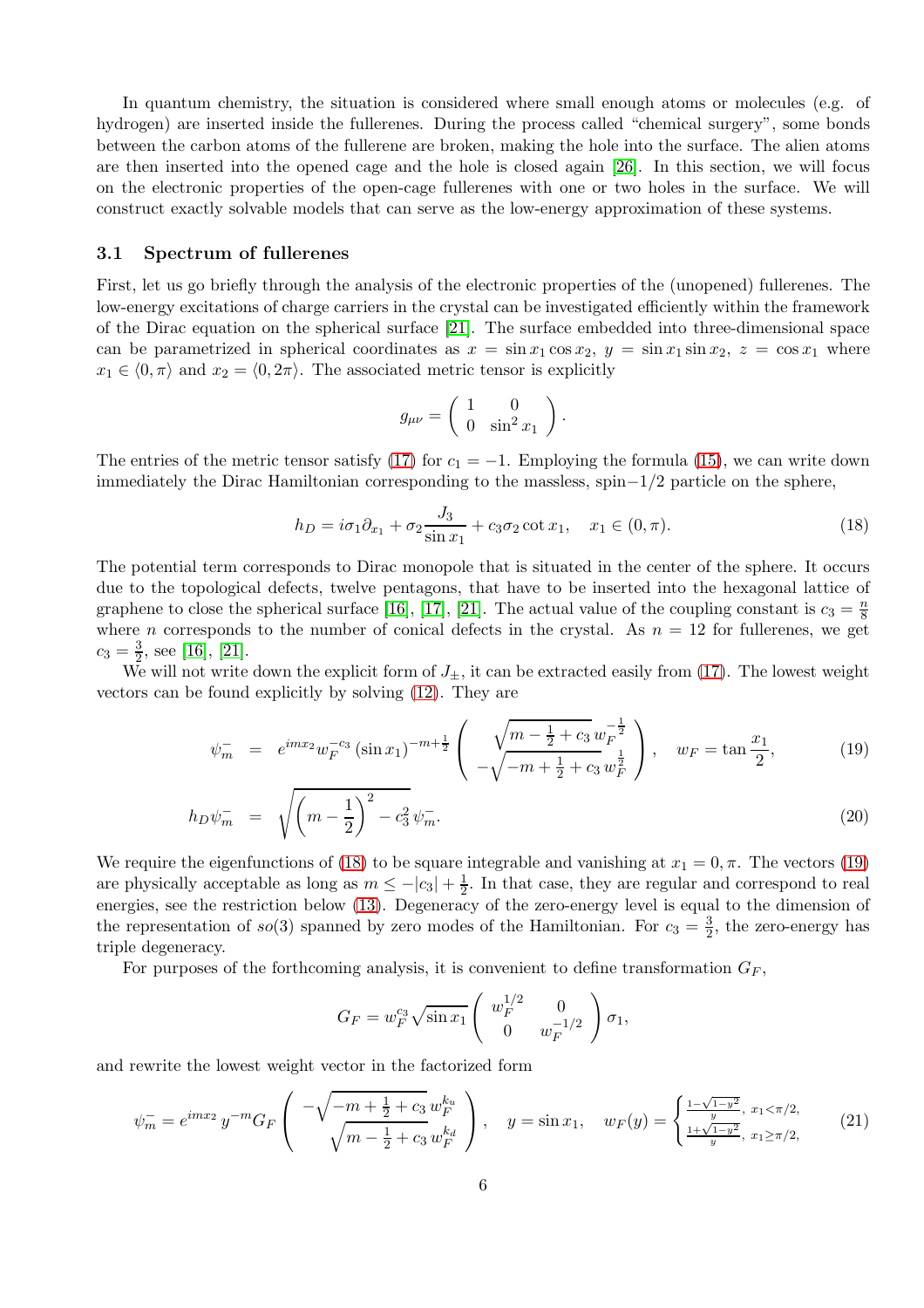where

<span id="page-6-2"></span>
$$
k_u = 1 - 2c_3, \quad k_d = -2c_3 - 1. \tag{22}
$$

With the use of this notation, the ladder operator can be rewritten as

<span id="page-6-0"></span>
$$
G^{-1}J_{+}G = ie^{ix_{2}} (\partial_{x_{1}} - \cot x_{1}J_{3}) = ie^{ix_{2}}(1 - y w_{F}(y))\left(\partial_{y} - \frac{J_{3}}{y}\right).
$$
\n(23)

It would be necessary to check that a multiple action of  $J_+$  on  $\psi_m^-$  does not violate regularity of the wave functions. However, we can skip this task as the considered wave functions are known to be regular and based on the Jacobi polynomials, see [\[22\]](#page-18-4), [\[27\]](#page-18-10). It means that the action of [\(23\)](#page-6-0) on [\(21\)](#page-5-2) preserves the required boundary conditions. We will use this fact in the analysis of the open-cage fullerenes.

#### 3.2 Open-cage fullerene with one hole

Let us consider the fullerene molecule with one hole carved into its surface (see Fig.1). We suppose that the twelve pentagons allowing the crystal to close the spherical shell are still present in the lattice. To meet this requirement, we can suppose that the model describes larger molecules like  $C_{240}$  where one or few hexagons can be extracted from the crystal without affecting the pentagons. The considered spherical surface can be parametrized as

$$
x = \sin(\pi d n(x_1, k)) \cos x_2
$$
,  $y = \sin(\pi d n(x_1, k)) \sin x_2$ ,  $z = \cos(\pi d n(x_1, k))$ ,

where  $x_1 \in (0, K), x_2 = \langle -\pi, \pi \rangle$  and  $k \in (0, 1)$ . The components of the associated metric tensor

$$
g_{\mu\nu} = \begin{pmatrix} (\pi k^2 cn(x_1, k) sn(x_1, k))^2 & 0\\ 0 & \sin^2 (\pi dn(x_1, k)) \end{pmatrix}
$$

satisfy [\(17\)](#page-4-2) for  $c_1 = -1$ .

The functions  $dn(x_1, k)$ ,  $cn(x_1, k)$  and  $sn(x_1, k)$  are Jacobi elliptic functions and  $K = \int_0^{\frac{\pi}{2}} (1$  $k^2 \sin^2 \theta$ <sup>-1</sup> d $\theta$  is the complete elliptic integral of the first kind with  $0 \le k \le 1$ . Let us briefly refresh relevant properties of these functions.  $dn(x_1, k)$  is periodic with periodicity 2K while  $cn(x_1, k)$  and  $sn(x_1, k)$ have periodicity 4K. There holds  $0 < dn(x_1, k) \le 1$  for all real  $x_1$  and all values of the modular parameter  $k \in \langle 0, 1 \rangle$ . The functions  $cn(x_1, k)$  and  $sn(x_1, k)$  can be understood as a generalization of trigonometric functions; they satisfy the relation  $cn(x_1, k)^2 + sn(x_1, k)^2 = 1$ . There holds  $cn(x_1, 0) = \cos x_1$  and  $sn(x_1, 0) = \sin x_1, dn(x_1, 0) = 1.$  When  $k \to 1$ , the period of the Jacobi elliptic functions tends to infinity. There holds  $sn(x_1, 1) = \tanh x_1$ , whereas  $sn(x_1, 1) = dn(x_1, 1) = \text{sech}x_1$ . In the cases where the actual value of the modular parameter is not informative or it is clear from the context, we will use the shortened notation  $sn(x_1) \equiv sn(x_1, k), cn(x_1) \equiv cn(x_1, k)$  and  $dn(x_1) \equiv dn(x_1, k)$ .

Dirac Hamiltonian on the considered surface acquires the following (non-covariant but manifestly Hermitian) explicit form

$$
h_D = i\sigma_1 \frac{1}{k^2 \pi c n x_1 s n x_1} \left( \partial_{x_1} + \frac{d n x_1 (s n^2 x_1 - c n^2 x_1)}{2 c n x_1 s n x_1} \right) + \sigma_2 \frac{J_3}{\sin(\pi d n x_1)} + c_3 \sigma_2 \cot(\pi d n x_1),\tag{24}
$$

where  $x_1 \in (0, K)$ . Likewise in [\(18\)](#page-5-0), the potential term corresponds to the field generated by Dirac monopole. We will require the eigenstates of  $h<sub>D</sub>$  to be regular and vanishing at the edge of the hole (i.e. at  $x_1 = K$ ). The lowest weight vectors  $\psi_m^-$  annihilated by  $J_-$  are

<span id="page-6-1"></span>
$$
\psi_m^- = e^{imx_2} \frac{\sqrt{cnx_1snx_1}}{w_I^{c_3}} (\sin(\pi dnx_1))^{-m+\frac{1}{2}} \left( \sqrt{\frac{c_3+\frac{1}{2}-m}{c_3-\frac{1}{2}+m}} \frac{w_I^{1/2}}{w_I^{-1/2}} \right), \tag{25}
$$

where  $w_I = \tan \frac{\pi d n x_1}{2}$  and  $h_D \psi_m^- = \sqrt{(m - 1/2)^2 - c_3^2} \psi_m^-$ .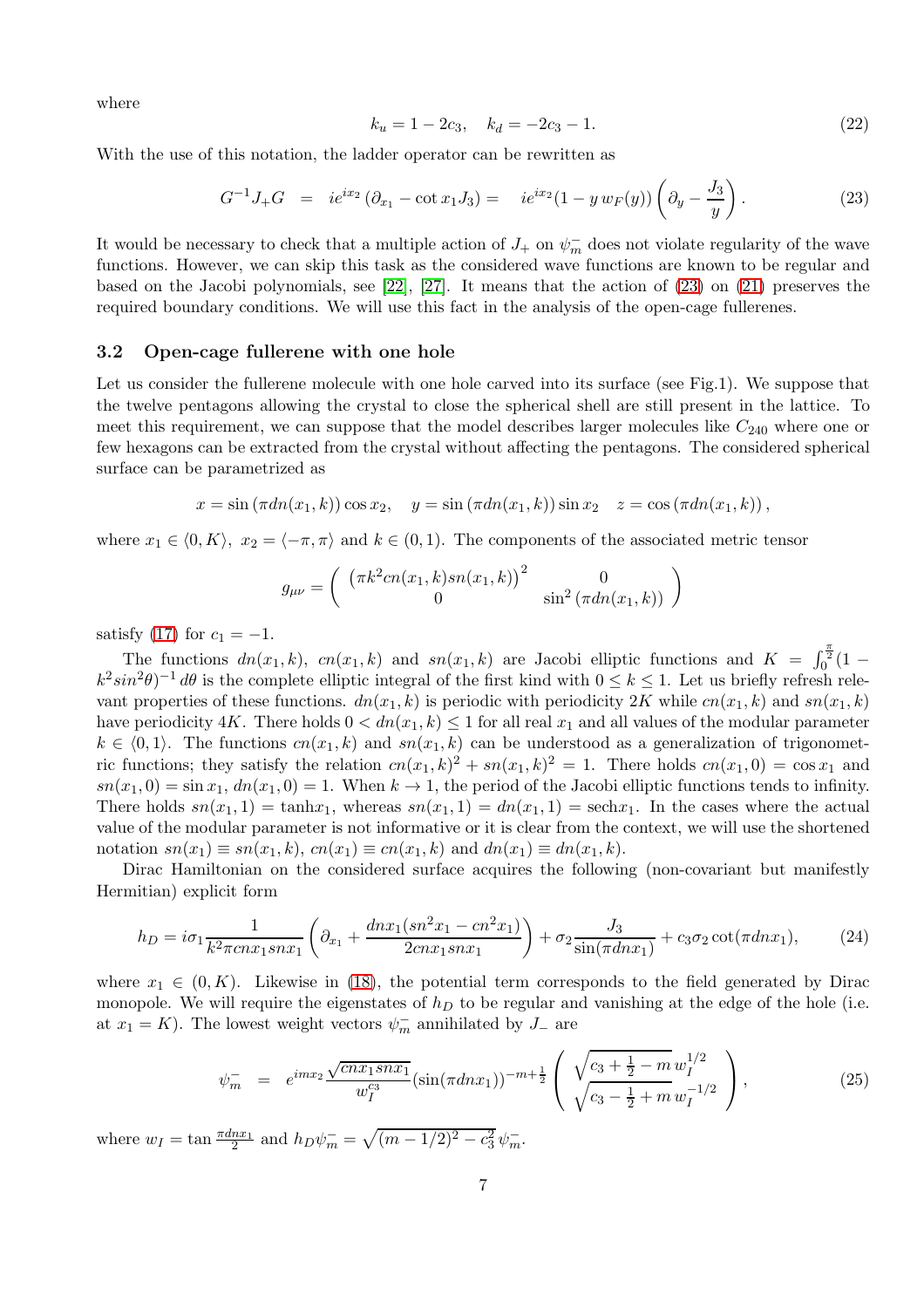The wave functions [\(25\)](#page-6-1) comply with the required boundary condition  $(cn(K) = 0)$ . However, it is not clear whether the multiple action of  $J_+$  on [\(25\)](#page-6-1) does not violate the boundary conditions. We can analyze this point using the close analogy with the model of fullerenes. Let us define the transformation  $G_I$  as

$$
G_I = \sqrt{cnx_1snx_1\sin(\pi dn(x_1))} w_I^{c_3} \begin{pmatrix} w_I^{-1/2} & 0 \\ 0 & w_I^{1/2} \end{pmatrix}.
$$

The lowest weight vector can be then written as

<span id="page-7-0"></span>
$$
\psi_m^- = e^{imx_2} y^{-m} G_I \left( \sqrt{\frac{c_3 + \frac{1}{2} - m w_I^{k_u}}{\sqrt{c_3 - \frac{1}{2} + m w_I^{k_d}}}} \right), \quad y = \sin(\pi d n x_1), \quad w_I(y) = \begin{cases} \frac{1 - \sqrt{1 - y^2}}{y}, \frac{dn x_1 \le 1/2}{y}, \\ \frac{1 + \sqrt{1 - y^2}}{y}, \frac{dn x_1 > 1/2}{z}, \end{cases} (26)
$$

where the constants  $k_u$  and  $k_d$  are those in [\(22\)](#page-6-2). Performing the "gauge" transformation of  $J_+$ , we get

<span id="page-7-1"></span>
$$
G_I^{-1} J_+ G_I = i e^{ix_2} \left( \frac{1}{k^2 \pi c n x_1 s n x_1} \partial_{x_1} + \cot \pi d n x_1 J_3 \right) = -i e^{ix_2} (1 - y w_I(y)) \left( \partial_y - \frac{J_3}{y} \right). \tag{27}
$$

The latter operator is identical with [\(23\)](#page-6-0). The vector [\(26\)](#page-7-0) coincides with [\(21\)](#page-5-2) up to the factors  $G_F$  and  $G_I$  and up to the sign of the upper component. Hence, likewise in the case of fullerenes, the multiple action of  $J_+$  on  $\psi_m^-$  will keep regularity of the wave functions, i.e. only positive powers of y will emerge.

### 3.3 Open-cage fullerene with two holes

Similar results can be obtained for spin-1/2 particle on the spherical surface with two holes centered in the poles, see Fig.1. The surface can be parametrized as  $x = dnx_1 \cos x_2$ ,  $y = dnx_1 \sin x_2$ ,  $z = ksnx_1$ , where  $x_1 \in \langle -K, K \rangle$ ,  $x_2 \in \langle -\pi, \pi \rangle$  and  $k \in (0, 1)$ . The metric tensor reads this time

$$
g_{\mu\nu} = \begin{pmatrix} (kcnx_1)^2 & 0 \\ 0 & dn^2x_1 \end{pmatrix}.
$$

The explicit form of the Hamiltonian can be written as follows

$$
h_D = \frac{i\sigma_1}{kcnx_1} \left( \partial_{x_1} + \frac{dnx_1snx_1}{2cnx_1} \right) + \sigma_2 \frac{J_3}{dnx_1} + c_3 \sigma_2 \frac{ksnx_1}{dnx_1}, \quad x_1 \in (-K, K). \tag{28}
$$



Figure 1: The models of open cage fullerenes. We fixed  $k = .99$  in the left figure while  $k = .9$  in the right figure.

Its eigenvectors should be regular and vanishing at the edges of the holes (i.e. for  $x_1 \to \pm K$ ). The lowest weight vector  $\psi_m^-$  which satisfies  $h_D \psi_m^- = \sqrt{(m - \frac{1}{2})^2}$  $(\frac{1}{2})^2 - c_3^2 \psi_m^-$  has the explicit form

$$
\psi_m^- = \frac{\sqrt{cnx_1}}{w_{II}^{c_3}} (dnx_1)^{-m+\frac{1}{2}} \left( \frac{\sqrt{c_3 + \frac{1}{2} - m}}{\sqrt{c_3 - \frac{1}{2} + m}} \frac{w_{II}^{1/2}}{w_{II}^{-1/2}} \right), \quad w_{II} = \left( \frac{1 - ksnx_1}{dnx_1} \right). \tag{29}
$$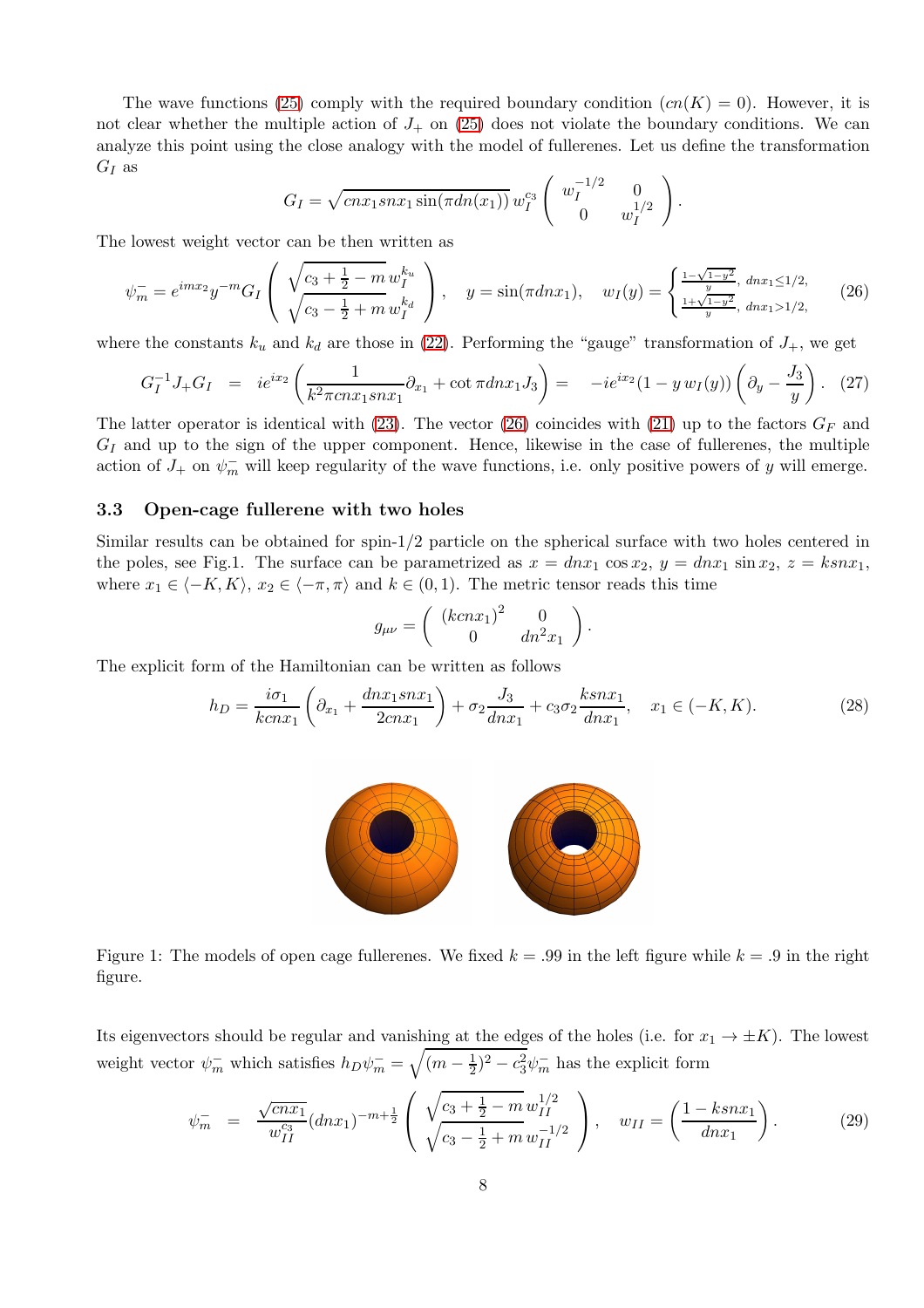It complies with the required boundary conditions since  $cn(K) = cn(-K) = 0$ . In order to show that application of  $J_+$  on these vectors does not violate the required properties, let us define the matrix

$$
G_{II} = \sqrt{cn(x_1)dn(x_1)} w_{II}^{c_3} \begin{pmatrix} w_{II}^{-1/2} & 0 \ 0 & w_{II}^{1/2} \end{pmatrix}.
$$

The lowest weight vector can be written in the following form

<span id="page-8-0"></span>
$$
\psi_m^- = e^{imx_2} y^{-m} G_{II} \left( \sqrt{\frac{c_3 + \frac{1}{2} - m w_{II}^{k_u}}{\sqrt{c_3 - \frac{1}{2} + m w_{II}^{k_d}}}} \right), \quad y = dnx_1, \quad w_{II}(y) = \begin{cases} \frac{1 - \sqrt{1 - y^2}}{y}, \, \text{sn}x_1 > 0, \\ \frac{1 + \sqrt{1 - y^2}}{y}, \, \text{sn}x_1 \le 0, \end{cases} \tag{30}
$$

while the ladder operator is transformed into

<span id="page-8-1"></span>
$$
G_{II}^{-1} J_+ G_{II} = i e^{ix_2} \left( \frac{1}{k c n x_1} \partial_{x_1} + \frac{J_3 k s n x_1}{d n x_1} \right) = -i e^{ix_2} (1 - y w_{II}(y)) \left( \partial_y - \frac{J_3}{y} \right). \tag{31}
$$

Comparing [\(30\)](#page-8-0) with [\(21\)](#page-5-2) and [\(31\)](#page-8-1) with [\(23\)](#page-6-0), we can conclude that the repeated action of  $J_+$  on  $\psi_m^-$  will preserve regularity of the wave functions.

The formulas [\(26\)](#page-7-0), [\(27\)](#page-7-1), [\(30\)](#page-8-0) and [\(31\)](#page-8-1) allow to find the required eigenstates of the corresponding Hamiltonian as well as energies which are given by [\(13\)](#page-3-2) for  $c_1 = -1$ . Each of the systems has distinct topological genus as the number of the holes in the spherical surface varies. Despite this distinct topological nature, the models are spectrally identical and possess the same algebraic background. This follows from the fact that they can be related by the coordinate transformation discussed in the preceding section.

In the next section, we will discuss a different application of the potential algebras. We will consider one-dimensional, both relativistic and non-relativistic supersymmetric systems that possess shape invariance.

## 4 Shape invariant Dirac-like Hamiltonians and associated nonrelativistic systems

The concept of shape invariance was proposed by Gendenshtein [\[28\]](#page-18-11). It originated from the supersymmetric quantum mechanics dominated by Witten's model [\[29\]](#page-18-12), [\[30\]](#page-18-13). It attracted a lot of attention for being extremely useful in construction and analysis of exactly solvable models. Instead of going into the details of the concept, let us sketch briefly the main idea that will be relevant for our forthcoming discussion.

Let us suppose that the Hamiltonian  $H_m$ , describing a (non-relativistic) quantum system, contains a potential term that depends explicitly on the coupling constant m. The ground state  $\psi_m^{(0)}$  of  $H_m$ is known for any value of the coupling constant m and corresponds to the ground state energy  $E_m^{(0)}$ ,  $H_m\psi_m^{(0)} = E_m^{(0)}\psi_m^{(0)}$ . Suppose that the ground state energy is a decreasing function of the coupling constant, i.e.  $E_n^{(0)} > E_m^{(0)}$  for  $n < m$ . Finally, let us take for granted that there exist operators  $A_m$ and  $A_m^{\dagger}$  which intertwine  $H_m$  with another Hamiltonian  $\tilde{H}$  that differs from  $H_m$  just by the value of the coupling constant, i.e.  $\tilde{H} = H_{m-\delta}$ . There holds

<span id="page-8-2"></span>
$$
A_m H_m = H_{m-\delta} A_m, \quad H_m A_m^{\dagger} = A_m^{\dagger} H_{m-\delta}.
$$
\n(32)

Then we say that the  $H_m$  is shape-invariant. For such setting, we can easily obtain excited states with energy  $E_m^{(n)}$ . Indeed, it is sufficient to apply appropriate intertwining operators on the ground state  $\psi_{m}^{(0)}$  $m-n\delta$ of  $H_{m-n\delta}$ . We get the following formula,

<span id="page-8-3"></span>
$$
(H_m - E_m^{(n)})A_m^{\dagger}A_{m-\delta}^{\dagger} A_{m-(n-1)\delta}^{\dagger} \psi_{m-n\delta}^{(0)} = 0, \quad E_m^{(n)} = E_{m-n\delta}^{(0)}.
$$
\n(33)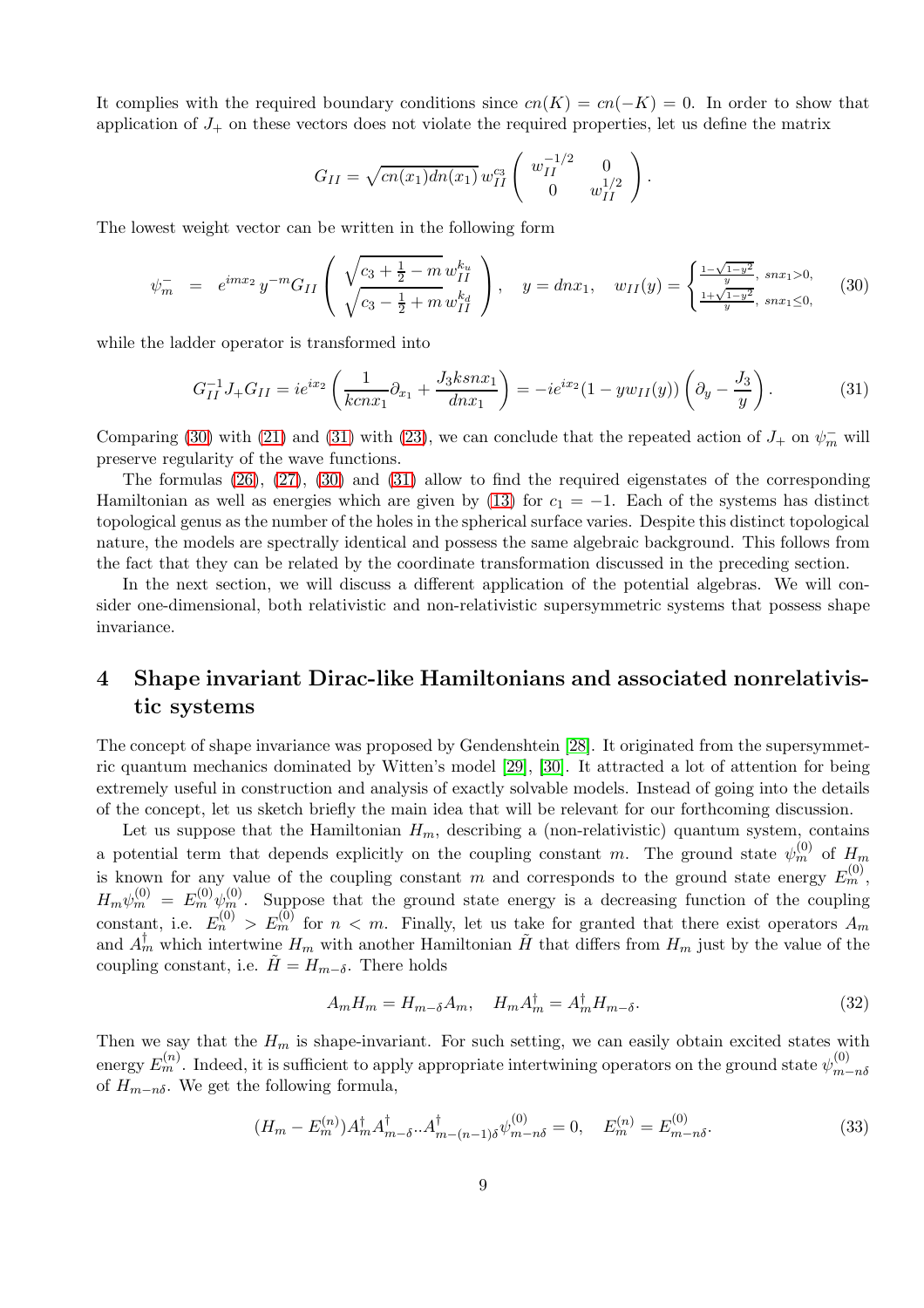In should be kept in mind that when a specific system is considered, one has to check that the intertwining operators do not violate boundary conditions prescribed for the eigenfunctions, that they preserve domains of the Hamiltonians etc..

As an example of non-relativistic shape-invariant setting, let us mention Poschl-Teller system described by the Hamiltonian  $H_m = -\partial_{x_1}^2 - \frac{m(m+1)}{\cosh^2 x_1}$  $\frac{m(m+1)}{\cosh^2 x_1}$ . It has the ground state energy  $E_m^{(0)} = -m^2$  and the ground state  $\psi_m^{(0)} = \cosh^{-m} x_1$ . There holds  $A_m H_m = H_{m-1} A_m$  where  $A_m = \partial_{x_1} + m \tanh x_1$ . It can be identified with [\(32\)](#page-8-2) for  $\delta = 1$ . The explicit form and the energies of the excited bound state can be found directly by the formula [\(33\)](#page-8-3). We have  $E_m^{(n)} = -(m-n)^2, n = 0, 1, ..., m-1.$ 

The non-relativistic systems with shape-invariant potentials were studied extensively in the literature, see e.g. [\[31\]](#page-18-14), [\[32\]](#page-18-15). The systematic analysis was possible as the (second-order) Hamiltonians could be factorized in terms of the first order differential operators. The situation gets more complicated in case of Dirac operators which are itself of the first order, and, hence, cannot be factorized in the similar way.

Usually, the shape-invariance of Dirac Hamiltonian is treated such that the square of the operator is identified with a known, nonrelativistic, shape-invariant operator after a series of transformations [\[33\]](#page-18-16). In this manner, exact eigenstates and eigenvalues of the original relativistic system can be found. Instead of following this way, we will consider directly the shape-invariance of the *first-order* Dirac-like Hamiltonians. In our approach, we will be inspired by Balantekin and Gangopadhyaya [\[34\]](#page-18-17), [\[35\]](#page-18-18). They found that the shape-invariance of (nonrelativistic) systems can be understood in terms of a higher dimensional Hamiltonian that possesses Lie algebra of integrals of motion. In this framework, the Hamiltonian  $H_m$  as well as the  $A_m$  (and  $A_m^{\dagger}$ ) correspond to an appropriate restriction of the higher-dimensional Hamiltonian and of the ladder operators to the subspaces with fixed value of angular momentum.

#### 4.1 Shape-invariance of Dirac operators via  $N = 4$  nonlinear supersymmetry

Let us consider restriction of the Hamiltonian [\(1\)](#page-1-0) and of the ladder operators [\(3\)](#page-1-2) to the subspaces where  $J_3$  acquires fixed value. The operator  $h_D$  reduces to the one-dimensional Dirac Hamiltonian

<span id="page-9-2"></span>
$$
h_m = h_D|_{J_3=m} = e^{-imx_2}h_D e^{imx_2} = i\sigma_1 \partial_{x_1} + \sigma_2 g_2 m + g_3 \sigma_2 + M \sigma_3. \tag{34}
$$

The ladder operators  $J_{\pm}$  exchange the subspaces where  $J_3 = m$  and  $J_3 = m+1$ . The restricted operators  $j_{\pm,m}$  read explicitly

<span id="page-9-3"></span>
$$
j_m^+ = e^{-i(m+1)x_2} J_+ e^{imx_2} = i \left( \partial_{x_1} + \frac{g_2'(m+\frac{1}{2}) + g_3'}{g_2} - \frac{g_2}{2} \sigma_3 \right),
$$
  
\n
$$
j_m^- = e^{-imx_2} J_- e^{i(m+1)x_2} = i \left( \partial_{x_1} - \frac{g_2'(m+\frac{1}{2}) + g_3'}{g_2} + \frac{g_2}{2} \sigma_3 \right).
$$
\n(35)

Keeping in mind that  $[h_D, J_{\pm}] = 0$ , we can write down the following intertwining relations between the operators  $h_m$  and  $h_{m+1}$ ,

<span id="page-9-0"></span>
$$
h_m j_m^- = j_m^- h_{m+1}, \quad h_{m+1} j_m^+ = j_m^+ h_m. \tag{36}
$$

Comparing with [\(32\)](#page-8-2), they establish the shape-invariance of the one-dimensional Dirac operator  $h_m$ mediated by the operators  $j_m^{\pm}$ . The operators  $j_m^{\pm}$  can be identified as the generalized matrix Darboux transformation. General properties of these transformations were discussed in [\[36\]](#page-18-19) in detail. In particular, it was proved that the product  $j_m^- j_m^+$  or  $j_m^+ j_m^-$  is proportional to the second-order polynomials in  $h_m$  or  $h_{m+1}$  respectively,

<span id="page-9-1"></span>
$$
j_m^- j_m^+ = h_m^2 - \mathcal{E}_m, \quad j_m^+ j_m^- = h_{m+1}^2 - \mathcal{E}_m,\tag{37}
$$

where  $\mathcal{E}_m = (E_m^+)^2$ , see [\(13\)](#page-3-2). Let us notice that similar approach to the shape-invariance of Dirac operators based on the intertwining relations [\(36\)](#page-9-0) also appeared recently in [\[37\]](#page-18-20).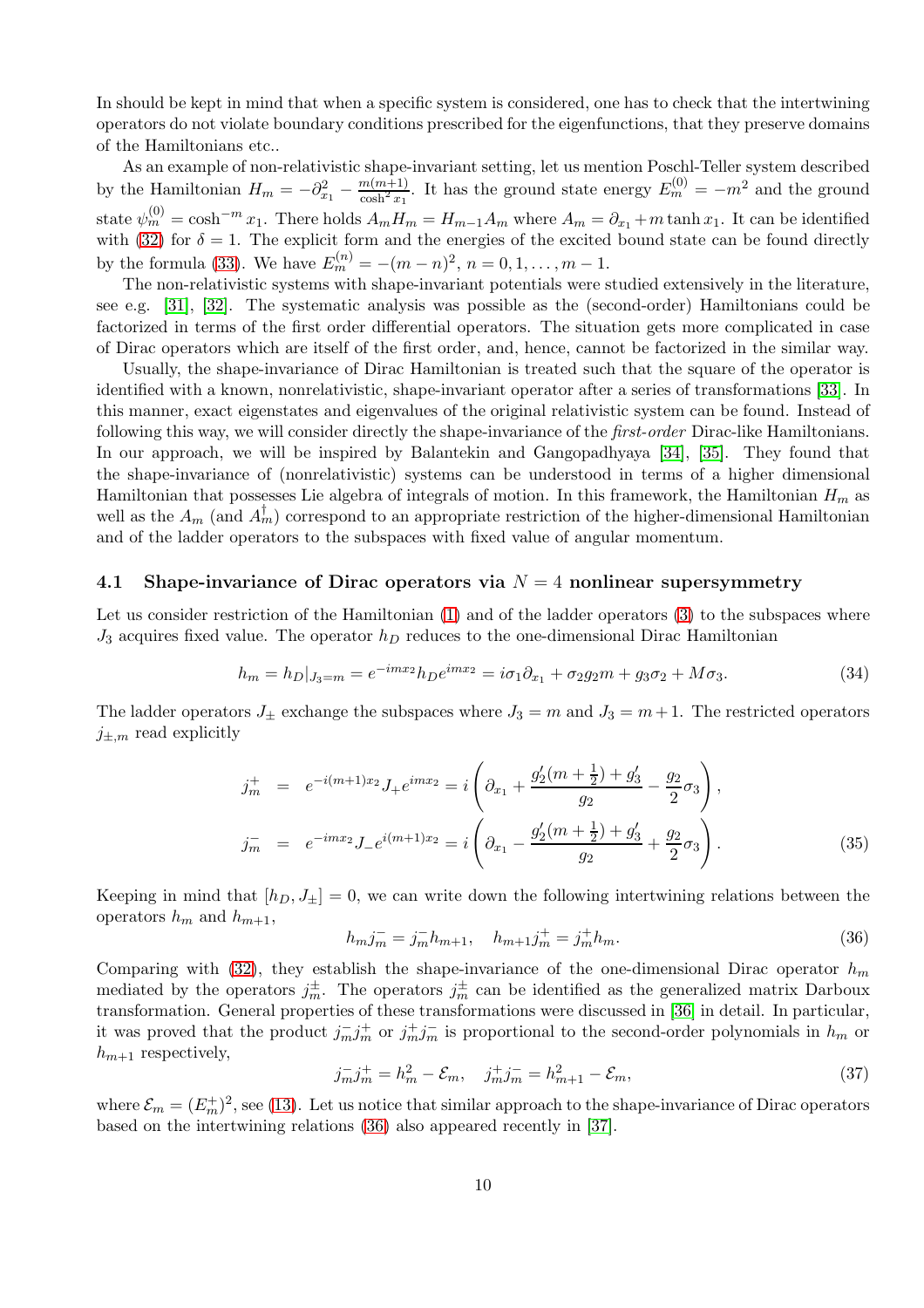We can understand the relations [\(36\)](#page-9-0) and [\(37\)](#page-9-1) as the manifestation of a supersymmetry where  $j_m^{\pm}$  are components of the supercharges while  $h_m$  and  $h_{m+1}$  compose the superextended Hamiltonian. Picking up  $\tau_3$  as the grading operator, the operators

<span id="page-10-0"></span>
$$
\mathbf{h}_m = \begin{pmatrix} h_m & 0 \\ 0 & h_{m+1} \end{pmatrix}, \quad \mathcal{J}_m^{(1)} = \begin{pmatrix} 0 & j_m^- \\ j_m^+ & 0 \end{pmatrix}, \quad \mathcal{J}_m^{(2)} = i \tau_3 \mathcal{J}_m^{(1)},\tag{38}
$$

form the  $N = 2$  supersymmetry,

<span id="page-10-1"></span>
$$
[\mathbf{h}_m, \mathcal{J}_m^{(a)}] = 0, \quad \{ \mathcal{J}_m^{(a)}, \mathcal{J}_m^{(b)} \} = 2\delta_{ab} (\mathbf{h}_m^2 - \mathcal{E}_m), \quad a, b = 1, 2. \tag{39}
$$

The supersymmetry is nonlinear, see [\[38\]](#page-18-21), as the anticommutator of the supercharges is a quadratic polynomial in the (extended) Hamiltonian  $h_m$ . The operators [\(38\)](#page-10-0) act on the bispinors with the upper spinor from the subspace where  $J_3 = m$  and with the lower one from the subspace where  $J_3 = m + 1$ . After the restriction, the operator  $J_3$  reduces to  $\mathcal{J}_m^{(3)} = \text{diag}(m, m + 1) = (m + \frac{1}{2}) (1 \otimes 1) - \frac{\tau_3}{2}$  where  $\tau_3 = \sigma_3 \otimes \mathbf{1}$ . The intertwining relations [\(36\)](#page-9-0) of the relativistic Hamiltonian [\(34\)](#page-9-2) are encoded in the first commutator of [\(39\)](#page-10-1).

The choice the grading operator is not unique; we could equally well accept the parity  $P$  (see [\(11\)](#page-2-5)) in this role,  $[\mathcal{P}, \mathbf{h}_m] = {\mathcal{J}_m^{(a)}, \mathcal{P}} = 0$ , and define  $\mathcal{J}_m^{(2)} = i \mathcal{P} \mathcal{J}_m^{(1)}$ . Then exactly the same superalgebra [\(39\)](#page-10-1) would emerge (with distinct realization of the supercharges). To treat these two parallel algebraic structures in a unified framework, let us consider the following fermionic operators

$$
\mathcal{J}_m^{(1,1)} = \mathcal{J}_m^{(1)}, \quad \mathcal{J}_m^{(2,1)} = i \mathcal{P} \mathcal{J}_m^{(1)}, \quad \mathcal{J}_m^{(1,2)} = \tau_3 \mathcal{P} \mathcal{J}_m^{(1)}, \quad \mathcal{J}_m^{(2,2)} = i \tau_3 \mathcal{J}_m^{(1)}.
$$
 (40)

They close the following  $N = 4$  *nonlinear* superalgebra where the bosonic operators  $\mathcal{P}$  and  $\tau_3$  are included,

$$
[\mathbf{h}_m, \mathcal{J}_m^{(a)}] = 0, \quad \{ \mathcal{J}_m^{(a,c)}, \mathcal{J}_m^{(b,d)} \} = 2\delta_{ab} (\delta_{cd} + (1 - \delta_{cd})\tau_3 \mathcal{P}) (\mathbf{h}_m^2 - \mathcal{E}_m), \tag{41}
$$

$$
[\mathcal{P}, \mathcal{J}_m^{(a,b)}] = -2i\varepsilon_{ac}\mathcal{J}_m^{(c,b)}, \quad [\tau_3, \mathcal{J}_m^{(a,b)}] = -2i\left(\delta_{ab}\varepsilon_{ac}\mathcal{J}_m^{(c,c)} - \varepsilon_{ab}\varepsilon_{ac}\varepsilon_{bd}\mathcal{J}_m^{(c,d)}\right). \tag{42}
$$

Here  $\varepsilon_{ab}$  is completely antisymmetric in indices and  $\varepsilon_{12} = 1$ . Hence, the shape invariance of  $h_m$  is associated with nonlinear  $N = 4$  superalgebra.

For  $M = 0$ , the operator  $H_m = h_m^2$  coincides with the Hamiltonian of one of the nonrelativistic shapeinvariant models that can be, dependently on the actual choice of  $g_2$  and  $g_3$  (see [\(7\)](#page-2-1)), classified as the trigonometric Scarf I (for  $c_1 = -1$ ), Harmonic oscillator ( $c_1 = 0$ ) or Rosen-Morse II system ( $c_1 = 1$ ), see [\[39\]](#page-19-0). In the regime of zero mass, the operator  $\sigma_3$  anticommutes with  $h_m$  and, hence, it can be regarded as the grading operator of the standard  $N = 2$  supersymmetry that underlies shape-invariance of  $H_m$ . It reads explicitly  $[H_m, Q_m^{(a)}] = 0, \{Q_m^{(a)}, Q_m^{(b)}\} = 2\delta_{ab}H_m$ , where  $Q_m^{(1)} = h_m, Q_m^{(2)} = i\sigma_3 h_m$  and  $a, b = 1, 2$ .

Is it possible to extend this structure with the fermionic operators  $\mathcal{J}_m^{(a,b)}$ ? In order to do so, we define the following extended operators

<span id="page-10-2"></span>
$$
\mathcal{H}_m = \mathbf{h}_m^2 = \text{diag}(H_m, H_{m+1}), \quad \mathcal{Q}_m^{(1)} = \mathbf{h}_m, \quad \mathcal{Q}_m^{(2)} = i \mathbf{1} \otimes \sigma_3 \mathcal{Q}_m^{(1)}.
$$
\n
$$
(43)
$$

that close reducible  $N=2$  superalgebra graded by  $1 \otimes \sigma_3$ . In order to treat both  $\mathcal{Q}_m^{(a)}$  and  $\mathcal{J}_m^{(a,b)}$  as fermionic operators, we have to fix  $\sigma_3 \otimes \sigma_3$  as the grading operator. There are sixteen fermionic operators in the extended superalgebra; half of them are local and half are nonlocal operators. They are  $\mathcal{J}_m^{(a,b)}$  and  $i\sigma_3\otimes\sigma_3\mathcal{J}_m^{(a,b)}$  together with  $\mathcal{Q}_m^{(a)}$ ,  $\tau_3\mathcal{P}\mathcal{Q}_m^{(a)}$ ,  $i(1\otimes\sigma_3)\mathcal{Q}_m^{(a)}$  and  $i(\sigma_3\otimes\sigma_3)\mathcal{Q}_m^{(a)}$ . Additionally, it is necessary to introduce bosonic operators  $\mathcal{X}_m^{(a,b)} = \mathcal{J}_m^{(a)} \mathcal{Q}_m^{(b)}$  and  $\mathcal{PX}_m^{(a,b)}$ ,  $a, b = 1, 2$ . Instead of writing down all the relation of the superalgebra, let us focus on its part generated by the local operators. Then we have just eight fermionic operators which we denote in the following manner,

$$
\mathcal{Q}_m^{(a,1)} \equiv \mathcal{Q}_m^{(a)}, \quad \mathcal{Q}_m^{(a,2)} \equiv \tau_3 \mathcal{Q}_m^{(a)} \quad \tilde{\mathcal{J}}_m^{(a,1)} \equiv \mathcal{J}_m^{(a)}, \quad \tilde{\mathcal{J}}_m^{(a,2)} \equiv \tilde{\sigma}_3 \mathcal{J}_m^{(a)}, \quad \tilde{\sigma}_3 = \mathbf{1} \otimes \sigma_3.
$$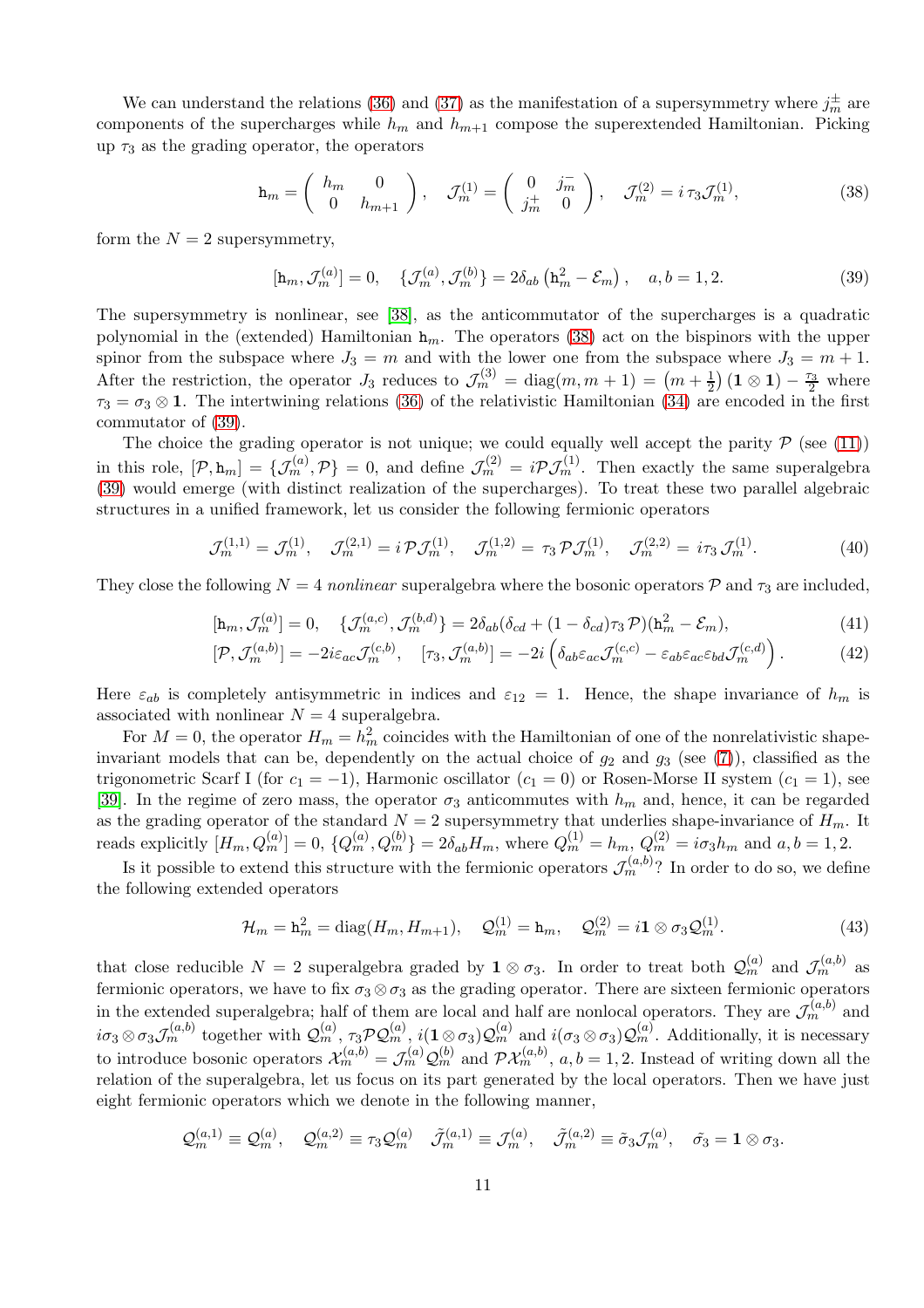The sub-superalgebra generated by local operators then reads<sup>[3](#page-11-0)</sup>

<span id="page-11-1"></span>
$$
[\mathcal{H}_m, \mathcal{Q}_m^{(a,b)}] = 0, \quad \{ \mathcal{Q}_m^{(a,c)}, \mathcal{Q}_m^{(b,d)} \} = 2\delta_{ab} (\delta_{cd} + (1 - \delta_{cd})\tau_3) \mathcal{H}_m, \tag{44}
$$

$$
[\mathcal{H}_m, \tilde{\mathcal{J}}_m^{(a,b)}] = 0, \quad \{\tilde{\mathcal{J}}_m^{(a,c)}, \tilde{\mathcal{J}}_m^{(b,d)}\} = 2\delta_{ab}(\delta_{cd} + (1 - \delta_{cd})\tilde{\sigma}_3)(\mathcal{H}_m - \mathcal{E}_m), \tag{45}
$$

$$
[\tilde{\sigma}_3, \mathcal{Q}_m^{(a,c)}] = -2i\varepsilon_{ab}\mathcal{Q}_m^{(b,c)}, \quad [\tau_3, \tilde{\mathcal{J}}_m^{(a,c)}] = -2i\varepsilon_{ab}\tilde{\mathcal{J}}_m^{(b,c)},\tag{46}
$$

$$
\{\tilde{\mathcal{J}}_{m}^{(a,c)}, \mathcal{Q}_{m}^{(b,d)}\} = 2\delta_{c1}\delta_{d1}\mathcal{X}_{m}^{(a,b)} + 2\delta_{c2}\delta_{d2}\varepsilon_{ar}\varepsilon_{bs}\mathcal{X}_{m}^{(r,s)},\tag{47}
$$

$$
[\mathcal{X}_m^{(a,b)}, \mathcal{X}_m^{(c,d)}] = -2i \left( \varepsilon_{bd} \delta_{ac} \tilde{\sigma}_3 + \varepsilon_{ac} \delta_{bd} \tau_3 \right) \mathcal{H}_m(\mathcal{H}_m - \mathcal{E}_m), \tag{48}
$$

$$
\left[\mathcal{X}_m^{(a,b)}, \mathcal{Q}_m^{(c,d)}\right] = -2i\left(\varepsilon_{bc}\delta_{d1}\tilde{\mathcal{J}}_m^{(a,2)} - \delta_{bc}\delta_{d2}\varepsilon_{ar}\tilde{\mathcal{J}}_m^{(r,1)}\right)\mathcal{H}_m,\tag{49}
$$

$$
[\mathcal{X}_m^{(ab)}, \tilde{\mathcal{J}}_m^{(c,d)}] = -2i \left( \varepsilon_{ac} \delta_{d1} \mathcal{Q}_m^{(b,2)} - \delta_{ac} \delta_{d2} \varepsilon_{br} \mathcal{Q}_m^{(r,1)} \right) \left( \mathcal{H}_m - \mathcal{E}_m \right),\tag{50}
$$

$$
[\tilde{\sigma}_3, \mathcal{X}_m^{(a,b)}] = -2i\varepsilon_{bc} \mathcal{X}_m^{(a,c)}, \quad [\tau_3, \mathcal{X}_m^{(a,b)}] = -2i\varepsilon_{ac} \mathcal{X}_m^{(c,b)}, \qquad a, b, c, d, r, s = 1, 2. \tag{51}
$$

The superalgebra [\(44\)](#page-11-1)-[\(51\)](#page-11-1) is nonlinear again. Its linearity is restored in subspaces of fixed energy where  $\mathcal{H}_m$  acquires constant value.

The complete set of the fermionic supercharges can be written in the current notation as  $\tilde{\mathcal{J}}_m^{(a,b)}$ ,  $i\mathcal{P}\tilde{\mathcal{J}}_{m}^{(a,b)},\mathcal{Q}_{m}^{(a,b)}$ , and  $\mathcal{P}\mathcal{Q}_{m}^{(a,b)}$ . Having in mind that the parity commutes with  $\mathcal{Q}_{m}^{(a,b)}$  while it anticommutes with  $\tilde{\mathcal{J}}_m^{(a,b)}$ , the structure of the complete  $N=16$  superalgebra that would include both local and nonlocal fermionic operators can be found directly from the relations [\(44\)](#page-11-1)-[\(51\)](#page-11-1). In the complete superalgebra, there would also appear bosonic operators  $\mathcal{P}_{\tau_3}$  and  $\mathcal{P}_{\sigma_3}$ . It is worth noticing that supersymmetric structure of *nonrelativistic* systems with two distinct sets of supercharges (both local and nonlocal) was discussed e.g. in [\[40\]](#page-19-1) and [\[41\]](#page-19-2).  $N = 8$  extended supersymmetry was considered for three-dimensional Schrödinger-Pauli equation in [\[42\]](#page-19-3). In [\[43\]](#page-19-4), superalgebraic structure based on nonlocal supercharges was considered for one-dimensional nonrelativistic systems.

### 4.2 The non-relativistic systems with position-dependent mass by coordinate transformation

The same superalgebra  $(44)-(51)$  $(44)-(51)$  can be obtained when  $(15)$  and  $(17)$ , corresponding to a generic (diag-onal) metric tensor [\(14\)](#page-3-3), are considered and reduced to the fixed subspaces of  $J_3$ . We remind that [\(15\)](#page-4-0) and [\(17\)](#page-4-2) can be obtained from [\(1\)](#page-1-0) and [\(3\)](#page-1-2) by the change of coordinates. In this context, let us mention that there appears an interesting class of physical systems where the operators [\(15\)](#page-4-0) and [\(17\)](#page-4-2) can appear rather naturally. The Schrödinger operators with the position-dependent mass  $\Sigma(x_1)$ ,

<span id="page-11-2"></span>
$$
-\frac{1}{\Sigma(x_1)^{1/4}}\partial_{x_1}\frac{1}{\sqrt{\Sigma(x_1)}}\partial_{x_1}\frac{1}{\Sigma(x_1)^{1/4}}+V(x_1),\tag{52}
$$

emerge in condensed matter physics, e.g. in description of the semiconductors or heterostructures [\[44\]](#page-19-5), [\[45\]](#page-19-6). These systems have attracted lots of attention in the literature, see [\[46\]](#page-19-7)-[\[47\]](#page-19-8) and references therein.

Let us pick up Dirac Hamiltonian [\(15\)](#page-4-0). The square of the operator in the subspace of fixed angular momentum  $J_3 = m$  can be written as

$$
H_m = -\frac{1}{g_{11}^{1/4}} \partial_{x_1} \frac{1}{\sqrt{g_{11}}} \partial_{x_1} \frac{1}{g_{11}^{1/4}} + \left(\frac{m}{\sqrt{g_{22}}} + c_3 g_3\right)^2 - \sigma_3 \frac{1}{\sqrt{g_{11}}} \left(\frac{m}{\sqrt{g_{22}}} + c_3 g_3\right)'.
$$
 (53)

We can see that the diagonal entries of the matrix operator are of the type  $(52)$  provided that we fix  $\Sigma(x_1) \equiv q_{11}(x_1)$ . Let us present an example of a solvable shape-invariant system with position dependent

<span id="page-11-0"></span><sup>&</sup>lt;sup>3</sup>In the computation of the commutators and anticommutators, we used  $[\mathcal{J}_m^{(a)}, \mathcal{Q}_m^{(b)}] = 0$ ,  $[\mathcal{J}_m^{(a)}, \mathcal{J}_m^{(b)}] = -2i\varepsilon_{ab}\tau_3(\mathcal{H}_m \{\mathcal{E}_m\},\, [\mathcal{Q}_m^{(a)},\mathcal{Q}_m^{(b)}] = -2i\varepsilon_{ab}\tilde{\sigma}_3\mathcal{H}_m.$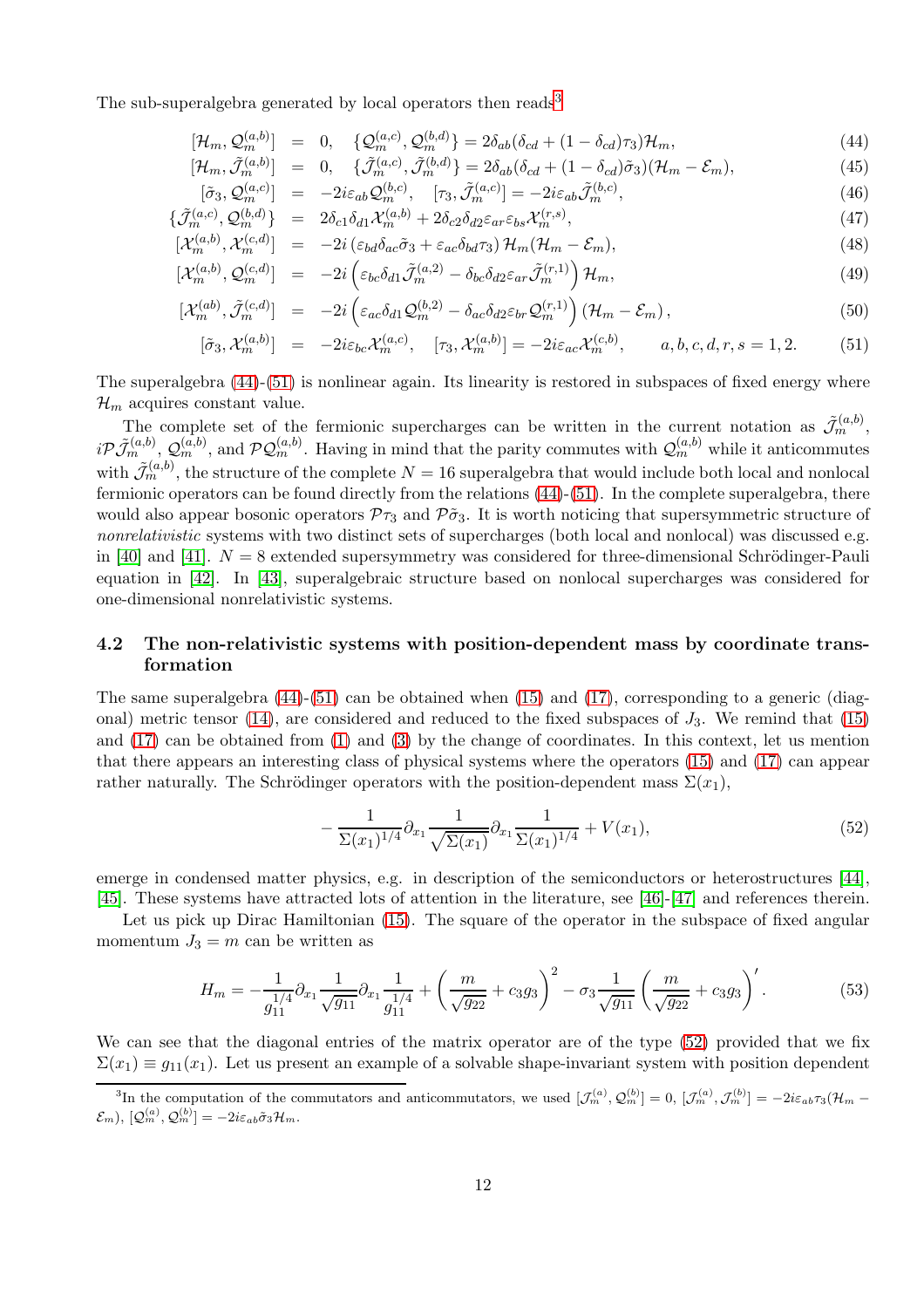mass. Since the effective mass in  $(52)$  is required to be bounded and positive for all  $x_1$ , we fix the coefficients in [\(15\)](#page-4-0) as

$$
g_{22} = sn(x_1)^2
$$
,  $g_{11} = dn(x_1)^2$ ,  $g_3 = c_3 \frac{cn(x_1)}{sn(x_1)}$ ,  $x_1 \in (0, 2K)$ .

It complies with [\(17\)](#page-4-2) for  $c_1 = -1$ . Hence, we deal with quantum system which possesses so(3) potential algebra. The explicit form of the supercharge  $Q_m^{(1)}$  reads

$$
Q_m^{(1)} = i\sigma_1 \frac{1}{\sqrt{dn(x_1)}} \partial_{x_1} \frac{1}{\sqrt{dn(x_1)}} + \sigma_2 \frac{m}{sn(x_1)} + c_3 \sigma_2 \frac{cn(x_1)}{sn(x_1)}.
$$
 (54)

The nonrelativistic Hamiltonian  $H_m$  acquires the following form

$$
H_m = -\frac{1}{dn(x_1)^{\frac{1}{2}}} \partial_{x_1} \frac{1}{dn(x_1)} \partial_{x_1} \frac{1}{dn(x_1)^{\frac{1}{2}}} + \left(\frac{m + c_3 \operatorname{cn}(x_1)}{\operatorname{sn}(x_1)}\right)^2 + \sigma_3 \frac{c_3 + m \operatorname{cn}(x_1)}{\operatorname{sn}(x_1)^2}.
$$
(55)

The effective mass of the nonrelativistic particle is equal to  $dn^2(x_1)$  and is strictly positive. Notice that it coincides with the mass term used in [\[47\]](#page-19-8) for  $k = 1$ ,  $\Sigma(x_1) = dn^2(x_1, 1) = \text{sech}^2 x_1$ . The particle lives in the finite interval in presence of the external potential. We require the wave functions of  $H_m$  to be regular and vanishing at the borders of the interval.

The explicit form of the operators  $j_{m,\pm}$  reads

$$
j_m^{\pm} = i \left( \frac{1}{\sqrt{dn(x_1)}} \partial_{x_1} \frac{1}{\sqrt{dn(x_1)}} + \frac{(2m+1) cn(x_1) + 2c_3 + \sigma_3}{2sn(x_1)} \right).
$$
 (56)

We will consider  $m - 1 > c_3 > 0$ . For these values of m, the potential in  $H_m$  is confining, i.e. it diverges to infinity at the boundaries. Energy levels of  $H_m$  are doubly degenerate including the non-zero ground state energy  $\mathcal{E}_m = \left(m + \frac{1}{2}\right)^2 - c_3^2$ . Doublet of ground states is formed by  $\underline{\psi}_m^+$  $_m^+$  and  $\sigma_3 \underline{\psi}_m^+$  $\frac{1}{m}$  where explicitly

<span id="page-12-0"></span>
$$
\underline{\psi}_m^+ = \sqrt{dn(x_1)}sn(x_1)^{\frac{1}{2}+m} \left(\frac{1-cn(x_1)}{1+cn(x_1)}\right)^{\frac{c_3}{2}} \left(\begin{array}{c} \sqrt{\frac{1}{2}-c_3+m} \left(\frac{1-cn(x_1)}{1+cn(x_1)}\right)^{\frac{1}{4}}\\ -\sqrt{-\frac{1}{2}-c_3-m} \left(\frac{1-cn(x_1)}{1+cn(x_1)}\right)^{-\frac{1}{4}} \end{array}\right).
$$
(57)

The vector complies with the required boundary conditions. The action of  $j<sub>m</sub>$  on [\(57\)](#page-12-0) preserves regularity of wave function provided that m is an integer (semi-integer) and  $c_3$  is a semi-integer (integer). The  $N = 2$ supersymmetry of  $H_m$  is spontaneously broken; the supercharges  $Q_m^{(1)}$  and  $i\sigma_3 Q_m^{(1)}$  do not annihilate ground states, but interchange them mutually.

The superpartner Hamiltonians  $H_m$  and  $H_{m+1}$  are spectrally almost identical up to the energy level  $\mathcal{E}_m$  which is missing in the spectrum of  $H_{m+1}$ . Hence, the extended operator  $\mathcal{H}_m$  in [\(43\)](#page-10-2) has four-fold degeneracy of the energy levels up to the ground state which is doubly degenerate. The subspaces with fixed m are invariant with respect to the action of the operators  $\mathcal{Q}_m^{(a)}$ . The operators  $\mathcal{J}_m^{(a)}$  annihilate the ground states of  $\mathcal{H}_m$ , see in Fig. 2 for illustration.

#### 5 Discussion

#### 5.1 Dirac oscillator

The quantum settings presented in section [3](#page-4-3) were based on the potential algebra  $so(3)$ . Let us make few comments on the quantum systems whose integrals of motion form either the oscillator algebra or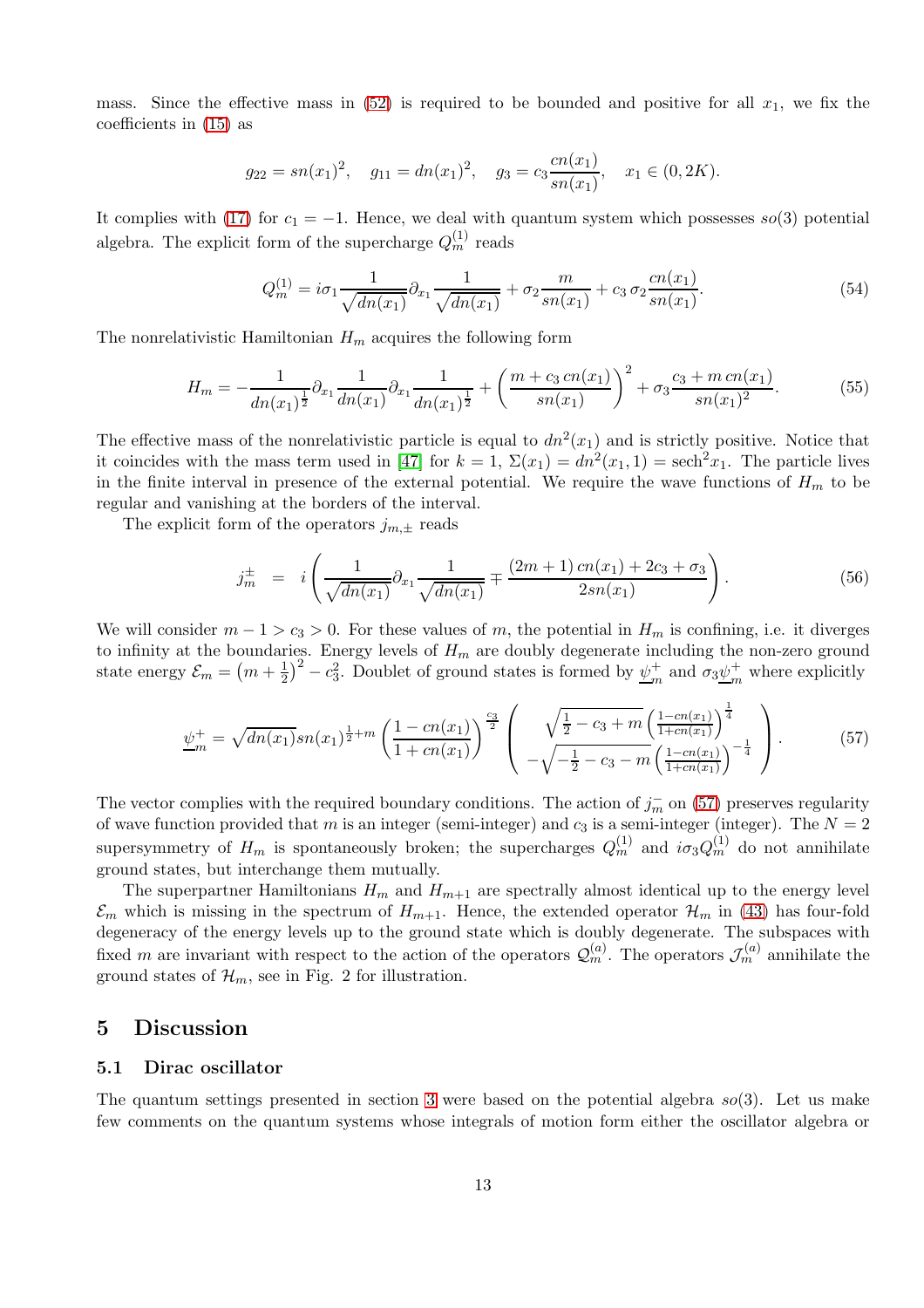

Figure 2: (Color on-line) Left: the spectrum of  $\mathcal{H}_m$ . The operator  $\mathcal{Q}_m^{(1)}$  (solid line) keeps the doublets of  $H_m$  (dots) or  $H_{m+1}$  (squares) invariant.  $\mathcal{J}_m^{(1)}$  transforms eigenstates of  $H_m$  into eigenvectors of  $H_{m+1}$ and vice versa. Right: probability density of the ground state (blue dashed line) and the first excited states (red dashed line) of  $\frac{1+\sigma_3}{2}H_m$ . Solid black line corresponds to  $M(x_1) = dn(x_1)^2$ , dashed black line corresponds to the logarithm of the potential. We fixed  $m=2, c_3=\frac{1}{2}$  $\frac{1}{2}$  and  $k = 0.9$ .

so(2, 1). When  $c_1 = 0$ , we have  $g_2 = \frac{1}{x_1}$  $\frac{1}{x_1}$  and  $g_3 = c_3 x_1$ . Substituting these coefficients into [\(1\)](#page-1-0), we get the Hamiltonian

<span id="page-13-0"></span>
$$
h_D = i\sigma_1 \partial_{x_1} + \sigma_2 \frac{J_3}{x_1} + c_3 \sigma_2 x_1, \quad x_1 > 0.
$$
\n(58)

which coincides with the radial part of the well known Dirac oscillator Hamiltonian introduced by Moshinsky and Szczepaniak [\[48\]](#page-19-9). It has integrals of motion in the following form,

$$
J_{\pm} = ie^{\pm ix_2} \left( \partial_{x_1} - \frac{\left(\pm J_3 + \frac{1}{2}\right)}{x_1} \pm c_3 x_1 \pm \frac{\sigma_3}{2x_1} \right). \tag{59}
$$

The eigenfunctions of [\(58\)](#page-13-0) are required to be vanishing at  $x_1 = 0$ . The system has bound states as long as  $c_3 \neq 0$ . They can be generated from the lowest weight vectors  $\psi_m^-$ ,

$$
\psi_m^- = e^{imx_2} e^{\frac{1}{2} c_3 x_1^2} x_1^{-m} \left( -i \sqrt{c_3 \left( -\frac{1}{2} + m \right)}, \sqrt{2} c_3 x_1 \right)^T, \tag{60}
$$

and comply with the required boundary condition provided that  $c_3 < 0$  and m is a semi-integer lower or equal to  $\frac{1}{2}$ .

In general, the solution of the stationary equation with [\(58\)](#page-13-0) are not determined uniquely by the requirement of square integrability. The singularity of the potential at  $x_1 = 0$  causes that the square integrability is not sufficient to determine the wave functions. Our requirement of regularity of the wave functions at the origin removes the ambiguity by fixing one of the self-adjoint extensions of  $h_D$ . In [\[49\]](#page-19-10), different way of dealing with singular potentials was discussed. The potential of Calogero Hamiltonian was regularized by the complex shift of the coordinate. Its hermicity was violated, however, the complex shift of coordinate allowed for additional set of solutions and spectrum remained real (see also [\[50\]](#page-19-11) for a recent reference where the technique was used). This approach should be applicable in the context of Dirac Hamiltonian [\(58\)](#page-13-0) as well as in other quantum systems described by [\(1\)](#page-1-0) with singular coefficients  $g_2$  and  $g_3$ .

## 5.2  $so(2, 1)$  and BTZ black hole -like system

Finally, let us discuss the case where the quantum system possesses integrals of motion that form  $so(2, 1)$ . We shall consider  $x_2$  as the time-like coordinate. In order to do so, we perform the substitution  $x_2 \to -it$ . It makes the replacement  $dx_2^2 \to -dt^2$  in the line element  $ds^2 = g_{\mu\nu} dx^{\mu} dx^{\nu}$  and, hence, the sign of the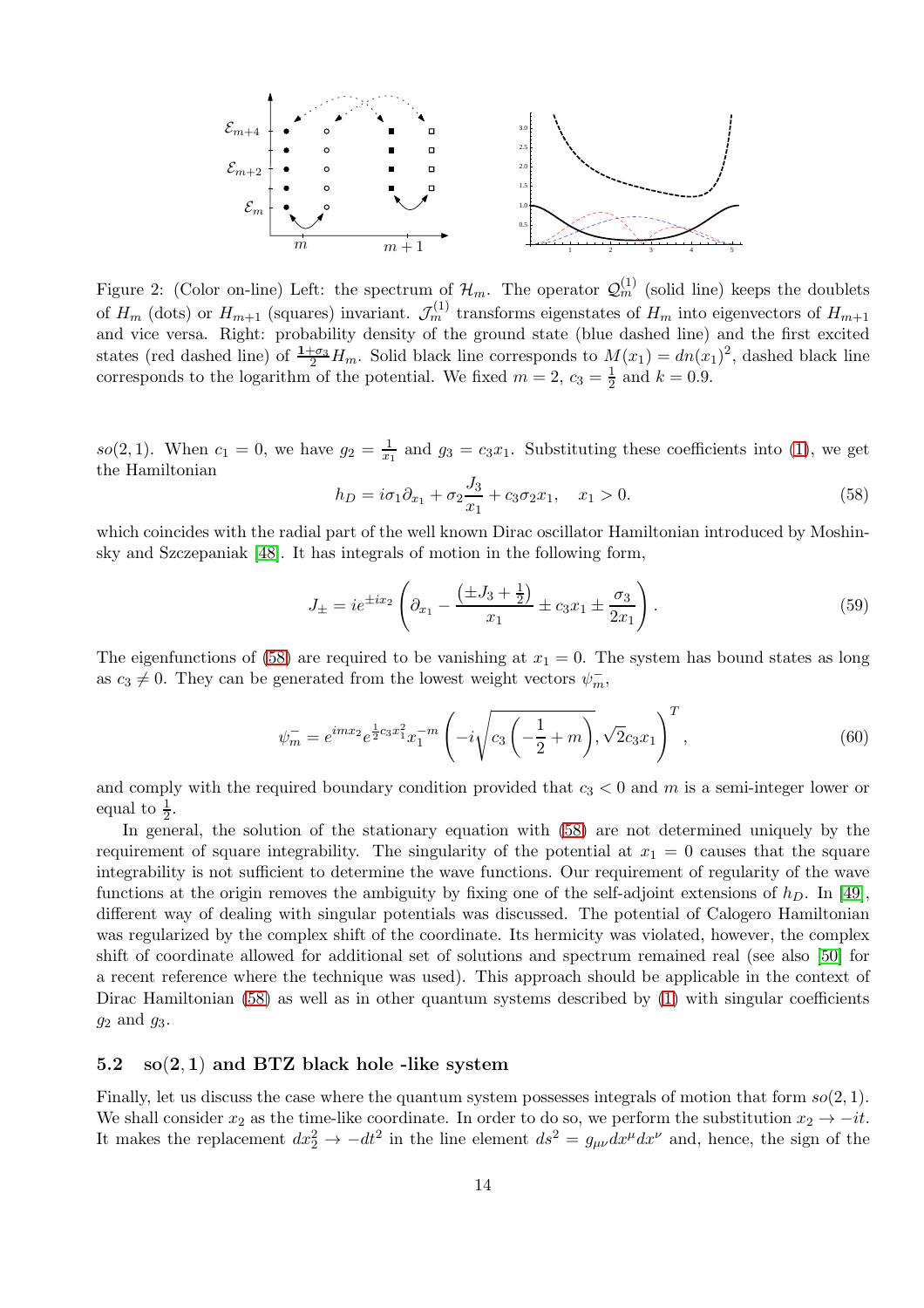lower component of  $g_{\mu\nu}$  gets changed accordingly. This substitution transforms Dirac Hamiltonian [\(70\)](#page-17-16) into [\(71\)](#page-17-17) (the flat space metric is now  $\eta_{\mu\nu} = diag(1, -1)$ ) while keeping the condition [\(17\)](#page-4-2) unchanged. As an example, let us consider the space with the metric tensor in the following form

<span id="page-14-0"></span>
$$
g_{\mu\nu} = \text{diag}\left(N^{-2}, -N^2\right), \quad N = N(x_1),\tag{61}
$$

where we leave the function  $N$  unspecified at the moment. Let us comment that metric tensors of similar type appear in description of black holes [51]. The Dirac Hamiltonian [\(71\)](#page-17-17) associated with [\(61\)](#page-14-0) reads

$$
h_D = iN\sigma_1\partial_{x_1} + \sigma_2\frac{\partial_t}{N} + i\sigma_1\frac{N'}{2} + c_3\sigma_2N'.
$$
\n(62)

It has integrals of motion [\(17\)](#page-4-2),

$$
J_{\pm} = ie^{\pm t} \left( N \partial_{x_1} \mp N' \partial_t \mp \frac{c_3}{N} \mp \frac{\sigma_3}{2N} \right). \tag{63}
$$

They, together with  $J_3 = \partial_t$ , form the so(2,1) algebra provided that the components of the metric tensor [\(61\)](#page-14-0) solve [\(17\)](#page-4-2). We find very interesting that there is a solution of (17) where the function N acquires the following form

$$
N^2 = -1 + x_1^2. \tag{64}
$$

The metric [\(61\)](#page-14-0) then coincides with the one of BTZ black hole [\[52\]](#page-19-12) as long as the black hole has unit mass and zero angular momentum. The particle lives on the straight line with fixed angular coordinate which terminates in the singularity. This coincidence suggests that appropriate (higher-dimensional) modification of our current algebraic approach could be particularly helpful in the analysis of Dirac fermions in the gravitational background of BTZ black hole.

There appeared remarkable results recently where the geometrical properties of the settings with horizon were encoded into the spatial part of the metric tensor [\[53\]](#page-19-13). This observation made it possible to consider black hole simulations in the strained graphene. Analysis of these systems in the context of the potential algebras could be very interesting.

#### 5.3 Outlook

In the current work, we considered potential algebras of the  $(2 + 1)$ - dimensional Dirac-like operator  $(1)$ . The explicit form the operator was found that possessed Lie algebra  $so(3)$ ,  $so(2, 1)$  or oscillator algebra of integrals of motion. It should be mentioned that we do not make any statements about generality of the found representations; the work was rather focused on the applications of the potential algebras. The results can be understood in the context of classification of realizations of the low-dimensional Lie algebras. Here, let us mention [\[54\]](#page-19-14) where representations in terms of differential operators without matrix degree of freedom were analyzed. The analysis of the generic form of the ladder operators  $J_{+}$  that would satisfy the algebra [\(1\)](#page-1-0)-[\(2\)](#page-1-1) would be desirable. It would be a step towards the extension of the general results obtained in [\[54\]](#page-19-14) to the operators with matrix coefficients.

The structure of the potential algebra, its rank in particular, was fixed by the ansatz [\(2\)](#page-1-1) and by the explicit form of the Dirac Hamiltonian [\(1\)](#page-1-0). It would be possible to extend the current approach to higher-dimensional settings by considering potential algebras of higher rank. Such algebraic structures could be used effectively in the analysis of quantum systems that live in spaces with non-trivial geometry. It might be applied in construction of the new, shape-invariant, two-dimensional Dirac Hamiltonians. As it was suggested above, it could be also useful in the analysis of Dirac particle in the gravitational background of BTZ black hole.

In the considered framework, the operators  $J_{\pm}$  were required to commute with the Hamiltonian, i.e. they reflected degeneracy of its spectrum. The concept of dynamical algebras (or spectrum generating algebras) represents a natural extension of the current approach. Relaxing the condition  $[J_{\pm}, h_D] = 0$ , we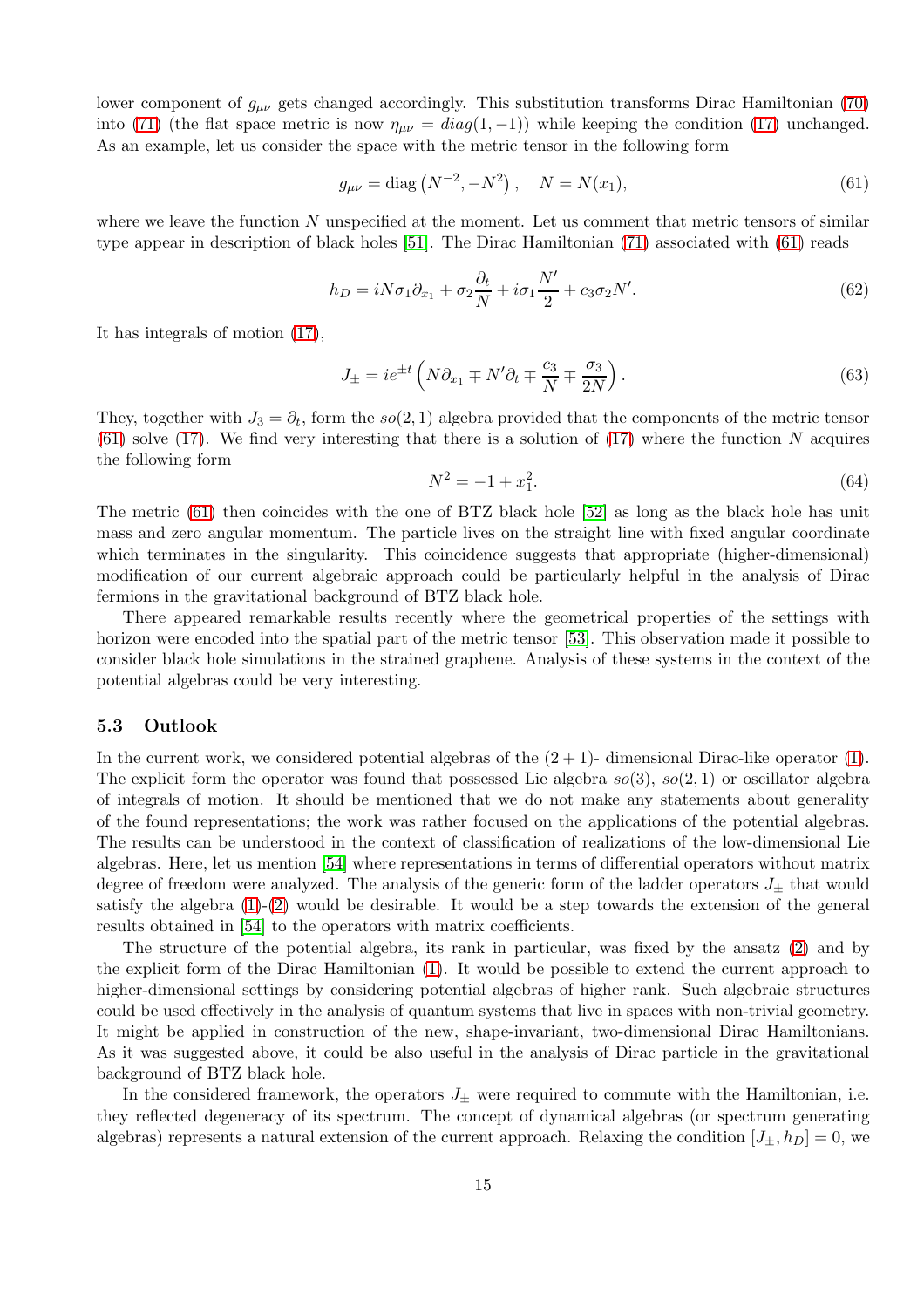could consider a broader class of quantum systems. A possible hint on how to modify the commutator is provided by the shape-invariance in the nonrelativistic quantum mechanics, where  $H_{m+1}^-q_m - q_mH_m^$  $r(m)q_m$  with  $r(m)$  being a constant. Having in mind the reduction [\(34\)](#page-9-2) and [\(35\)](#page-9-3), the commutator is suggested to be  $[h_D, J_{\pm}] \sim J_{\pm}$ . The ansatz for the operators  $J_{\pm}$  should be extended appropriately to the matrix operator with generally non-vanishing anti-diagonal components.

It is worth mentioning in this context that a different approach to dynamical symmetries of nonrelativistic systems was introduced in [\[55\]](#page-19-15). Dynamical algebra of Poschl-Teller system was treated as a potential algebra of a suitably modified Hamiltonian. Implementation of this approach to Dirac operators could be fruitful as well.

## Appendix A

We shall show that for the representations of  $so(3)$  generated by [\(3\)](#page-1-2) from the lowest weight vectors, the coupling constant  $c_3$  has to be integer (half-integer) as long as m is half-integer (integer). Only in this case, the representations can be finite- dimensional.

We set  $g_2 = \sin^{-1} x_1$  and  $g_3 = c_3 \cot x_1$  in [\(3\)](#page-1-2). The lowest weight vector, the kernel of  $J_$ , acquires the form

$$
\psi_m^- = e^{imx_2} \sin^{\frac{1}{2}+m} x_1 \left(\beta_1 \tan^{\frac{1}{2}+c_3} \frac{x_1}{2}, \beta_2 \tan^{-\frac{1}{2}+c_3} \frac{x_1}{2}\right)^T,
$$

where T denotes transposition. The actual value of the constants  $\beta_1$  and  $\beta_2$  is not important at the moment. Next we define a diagonal matrix  $G$ ,

$$
G = \sin^{\frac{1}{2}} x_1 \text{diag}\left(\tan^{\frac{1}{2}+c_3} \frac{x_1}{2}, \tan^{-\frac{1}{2}+c_3} \frac{x_1}{2}\right)
$$

We use this matrix to transform the ladder operator  $J_+$  and the lowest-weight vector to the form that will be convenient for the forthcoming calculation,

<span id="page-15-0"></span>
$$
G^{-1}J_{+}G = ie^{ix_{2}}g_{2}\sqrt{-1+g_{2}^{2}}\left(\frac{1}{g_{2}'}\partial_{x_{1}}+\frac{J_{3}}{g_{2}}\right), \quad \psi_{m}^{-} = e^{imx_{2}}G\left(\begin{array}{c} \alpha^{-}g_{2}^{m-1+2c_{3}}w^{2c_{3}-1} \\ \beta^{-}g_{2}^{m+1+2c_{3}}w^{2c_{3}+1} \end{array}\right), \quad (65)
$$

where  $w = 1 + \sqrt{1 - \frac{1}{g_2^2}}$  $\frac{1}{g_2^2}$ . Let us compute how does  $J_+$  act on the generic wave function  $\xi = e^{inx_2} G \begin{pmatrix} g_2^rw^s \\ 0 \end{pmatrix}$ . Using [\(65\)](#page-15-0), we can calculate immediately

$$
J_{+}e^{inx_{2}}G\left(\begin{array}{c}g_{2}^{r}w^{s}\\0\end{array}\right)=ie^{i(n+1)x_{2}}G\left(\begin{array}{c}-(n+r-s)w^{s-1}g_{2}^{r-1}+g_{2}^{r+1}w^{s}(n+r)\\0\end{array}\right).
$$
 (66)

This formula helps to understand qualitatively the structure of the  $(J_+)^k \xi$  (with k being a positive integer); we can find coefficients at the highest and the lowest power of  $g_2$ . The coefficient of the term  $g_2^{r-k}w^{s-k}$ is  $(-1)^k \prod_{l=0}^{k-1} (n+l-1+r-s)$  while the coefficient of the term  $g_2^{r+k} w^s$  is  $\prod_{l=0}^{k-1} (n+r+2l)$ .

Now, let us identify the nonzero element of  $\xi$  with the upper component of  $\psi_m^-$  in [\(65\)](#page-15-0), i.e. we fix  $n = m, r = m - 1 + 2c<sub>3</sub>$  and  $s = 2c<sub>3</sub> - 1$ . The requirement that  $\psi_m^-$  is annihilated by a specific power of  $J_+$  implies that the above derived coefficients have to vanish for a specific value of k. This happens provided that

$$
2m - 1 \in \mathbb{Z} \le 0, \quad -(m + c_3) + \frac{1}{2} \in \mathbb{Z} \ge 0.
$$

The first relation restricts m to be integer or half-integer while the second relation tells that  $c_3$  has to be half-integer or integer, respectively.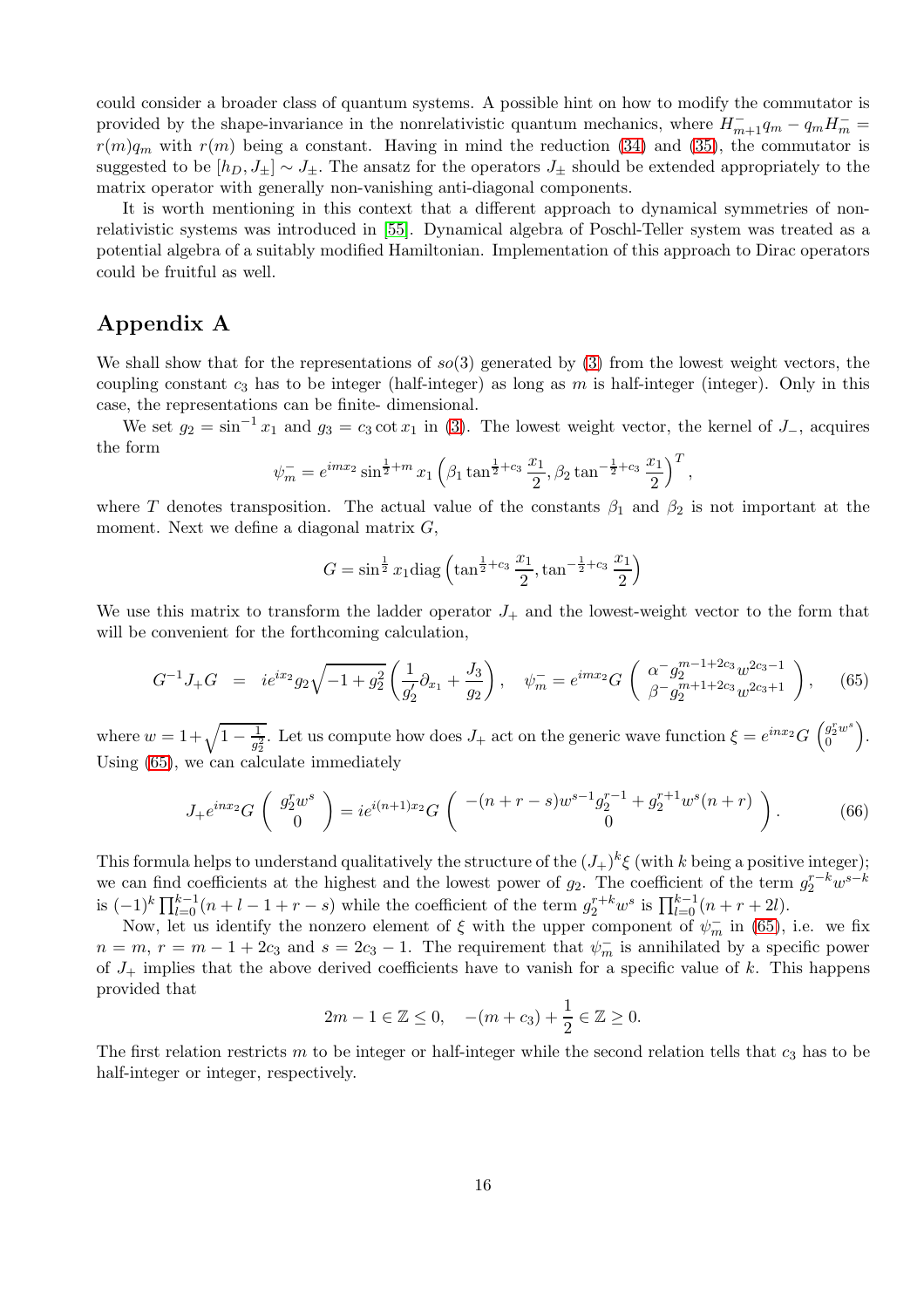## Appendix B

Let us review briefly how the Dirac Hamiltonian for the mass-less particle in the curved space can be constructed. We will consider two distinct scenarios that are distinguished by the sign  $\varepsilon$  in the metric tensor  $g_{\mu\nu}$ ,

$$
g_{\mu\nu} = \begin{pmatrix} g_{11}(x_1) & 0 \\ 0 & \varepsilon g_{22}(x_1) \end{pmatrix}.
$$

We suppose that  $g_{11}(x_1) \geq 0$  and  $g_{22}(x_1) \geq 0$ . For  $\varepsilon = -1$ , we deal with  $(1 + 1)$  dimensional space-time, considering the coordinate  $x_2$  to be time-like. When  $\varepsilon = 1$ , both coordinates are space-like and the metric describes curved space. In both cases, Dirac equation can be written in the following form [\[56\]](#page-19-16),

<span id="page-16-0"></span>
$$
i\gamma^{\mu} (\partial_{\mu} + \Omega_{\mu}) \psi = \lambda \psi, \quad \mu = 1, 2,
$$
\n(67)

where  $\lambda$  corresponds to the mass of the particle for  $\epsilon = -1$  whereas it represents eigenvalues of Dirac Hamiltonian for  $\epsilon = 1$ . In the latter case, [\(67\)](#page-16-0) can be identified with the stationary equation.  $\Omega_{\mu}$  is spin connection and  $\gamma^{\mu}$  are generalized gamma matrices which satisfy  $\{\gamma^{\mu}, \gamma^{\nu}\}=2g^{\mu\nu}$ . These quantities can be computed with the use of tetrad formalism. The tetrads  $e_{x_\mu}^a$  are related to the metric tensor in the following manner,

$$
e_{x_{\mu}}^{a}e_{x_{\nu}}^{b}\eta_{ab}=g_{\mu\nu}.
$$

The quantities  $e_{x_\mu}^a$  and  $e_{x_\nu}^a$  relate locally flat coordinates  $y_a$  with the curvilinear coordinates  $x_\mu$  at a given point X,  $e_{x\mu}^{a} = (\partial_{x\mu}y_a)(X)$  and  $e_a^{x\mu} = (\partial_{y_a}x_{\mu})(X)$ . There holds  $e_a^{x\mu}e_{x\mu}^{b} = \delta_a^b$ . Flat-space metric is identified as  $\eta_{ab} = \text{diag}(1, \varepsilon)$ . The matrices  $\gamma^{\mu}$  are defined as

$$
\gamma^{\mu} = e_a^{\mu} \gamma^a \quad \text{where} \quad \{\gamma^a, \gamma^b\} = 2\eta^{ab}.
$$
 (68)

The spin connection  $\Omega_{\mu}$  is defined as

$$
\Omega_{\mu} = \frac{1}{4} \omega_{\mu}^{ab} [\gamma_a, \gamma_b],
$$

where

$$
\omega_{\mu}^{ab} = e_{x_{\lambda}}^a g^{\lambda \tau} \left( \partial_{\mu} e_{x_{\tau}}^b - \Gamma_{\mu \tau}^{\kappa} e_{x_{\kappa}}^b \right), \quad \Gamma_{\mu \nu}^{\lambda} = \frac{1}{2} g^{\lambda \sigma} \left( \partial_{\nu} g_{\sigma \mu} + \partial_{\mu} g_{\sigma \nu} - \partial_{\sigma} g_{\mu \nu} \right). \tag{69}
$$

In our present case, the tetrads can be fixed as

$$
e_{x_{\mu}}^{a} = \begin{pmatrix} \sqrt{g_{11}} & 0 \\ 0 & \sqrt{g_{22}} \end{pmatrix}, \quad e_{a}^{x_{\mu}} = \begin{pmatrix} \frac{1}{\sqrt{g_{11}}} & 0 \\ 0 & \frac{1}{\sqrt{g_{22}}} \end{pmatrix}.
$$

Here, the upper index denotes row and the lower index the column of the matrix. Non-zero elements of the affine connection are  $\Gamma_{11}^1 = \frac{g'_{11}}{2g_{11}}, \quad \Gamma_{22}^1 = -\varepsilon \frac{g'_{22}}{2g_{11}}, \quad \Gamma_{12}^2 = \Gamma_{21}^2 = \frac{g'_{22}}{2g_{22}}$  and

$$
\omega_2^{12} = -\omega_2^{21} = -\frac{g'_{22}}{2\sqrt{g_{11}g_{22}}}.
$$

The matrices  $\gamma_a$  are defined as  $\gamma_1 = \sigma_1$ ,  $\gamma_2 = i^{\frac{1-\varepsilon}{2}}\sigma_2$  and satisfy  $\{\gamma_a, \gamma_b\} = 2\eta_{ab}$ . The generalized gamma matrices are then

$$
\gamma^{x_1} = \sqrt{g_{11}}^{-1} \sigma_1, \quad \gamma^{x_2} = \varepsilon i^{\frac{1-\varepsilon}{2}} \sqrt{g_{22}}^{-1} \sigma_2.
$$

Finally, the spin connection is

$$
\Omega_{x_1} = 0, \quad \Omega_{x_2} = -\frac{i\left(i\frac{1-\epsilon}{2}\right)g'_{22}}{4\sqrt{g_{11}g_{22}}}\sigma_3.
$$

1−ε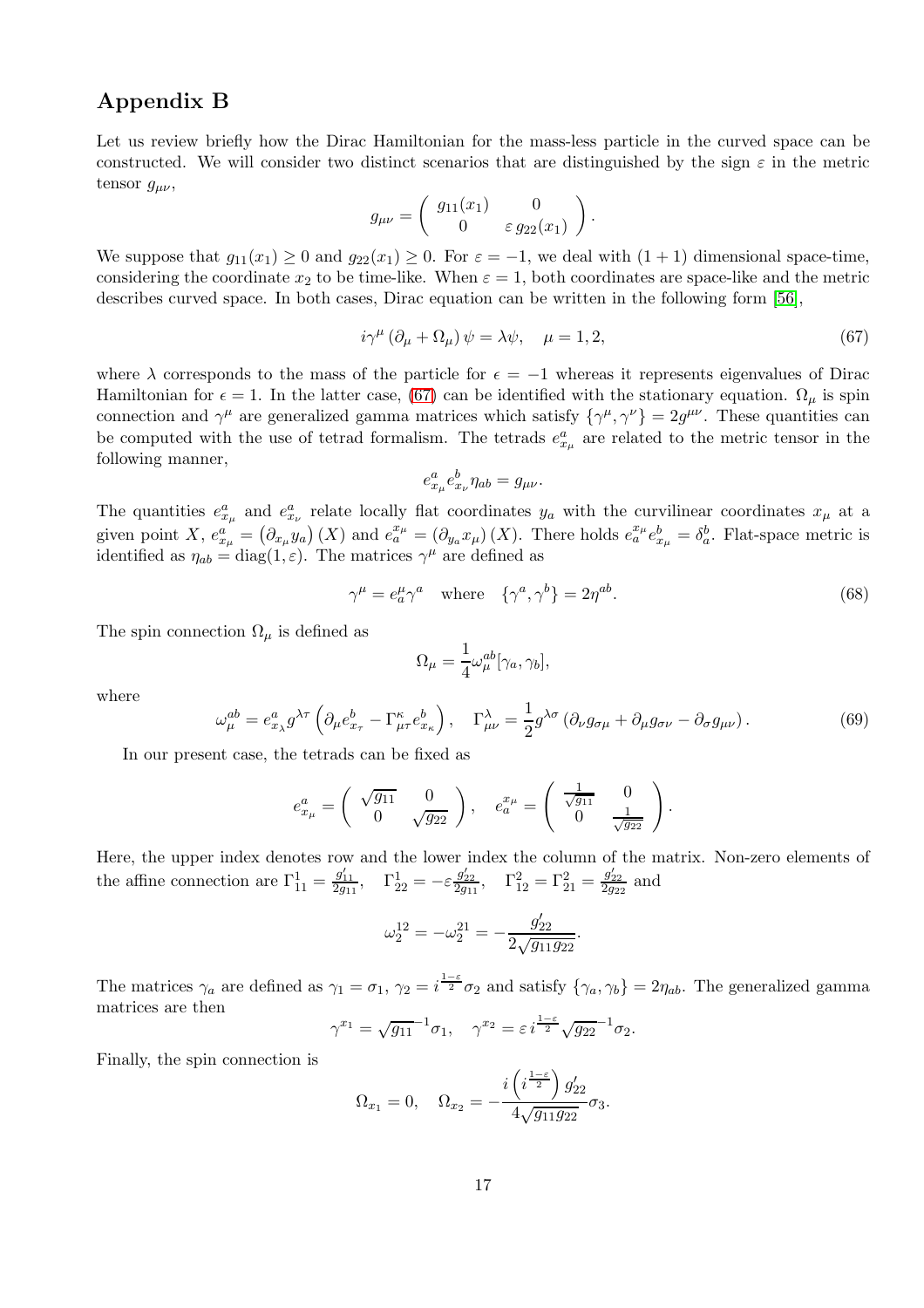Dirac Hamiltonian for  $\varepsilon = 1$  acquires the form

<span id="page-17-16"></span>
$$
h_D^{\varepsilon=1} = i\sigma_1 \left( \frac{1}{\sqrt{g_{11}}} \partial_{x_1} + \frac{g_{22}'}{4g_{22}\sqrt{g_{11}}} \right) + \sigma_2 \frac{i\partial_{x_2}}{\sqrt{g_{22}}},\tag{70}
$$

while it has the following explicit form for  $\varepsilon = -1$ 

<span id="page-17-17"></span>
$$
h_D^{\varepsilon=-1} = i\sigma_1 \left( \frac{1}{\sqrt{g_{11}}} \partial_{x_1} + \frac{g'_{22}}{4g_{22}\sqrt{g_{11}}} \right) - \sigma_2 \frac{\partial_{x_2}}{\sqrt{g_{22}}}.
$$
 (71)

.

We transform the operator  $h_D^{\epsilon=1}$  to the form which is manifestly hermitian with respect to the standard scalar product in the following manner

$$
h_D = (\det g_{\mu\nu})^{\frac{1}{4}} h_D^{\varepsilon=1} (\det g_{\mu\nu})^{-\frac{1}{4}} = \frac{i\sigma_1}{\sqrt{g_{11}}} \partial_{x_1} + \frac{i\sigma_2}{\sqrt{g_{22}}} \partial_{x_2} - \frac{i\sigma_1 g_{11}'}{4g_{11}^{3/2}}
$$

Acknowledgements: The author thanks F. Correa for fruitful discussion on BTZ black holes. He also thanks the referee for constructive comments. The work was supported by the  $GA\check{C}R$  Grant P203/11/P038, Czech Republic.

## <span id="page-17-0"></span>References

- <span id="page-17-1"></span>[1] Y. Alhassid, F. Gursey and F. Iachello, Phys. Rev. Lett. 50, 873 (1983).
- [2] H. Li and D. Kusnezov, Phys. Rev. Lett. **83**, 1283 (1999); H. Li, D. Kusnezov and F. Iachello, J. Phys. A 33, 6413. (2000).
- <span id="page-17-3"></span><span id="page-17-2"></span>[3] Y. Dothan, Phys. Rev. D **2**, 29442954 (1970).
- <span id="page-17-4"></span>[4] O. Castanos, A. Frank and R. Lopez-Pena, J. Phys. A **23**, 5141 (1990).
- <span id="page-17-5"></span>[5] G. Başar, G. V. Dunne, Phys. Rev. Lett. 100, 200404 (2008); ibid Phys. Rev. D 78, 065022 (2008).
- <span id="page-17-6"></span>[6] J. Feinberg, Annals Phys. 309, 166 (2004).
- <span id="page-17-7"></span>[7] M. Thies, J. Phys. A **39**, 12707 (2006).
- <span id="page-17-8"></span>[8] R. Jackiw, C. Rebbi, Phys. Rev. D 13, 3398 (1976).
- <span id="page-17-9"></span>[9] R. Jackiw, J. R. Schrieffer, Nucl. Phys. B 190, 253 (1981).
- <span id="page-17-10"></span>[10] J. Bar-Sagi, C. G. Kuper, Phys. Rev. Lett. 28, 1556 (1972); ibid J. Low Temp. Phys. 16, 73 (1974).
- <span id="page-17-11"></span>[11] C. L. Kane, E. J. Mele, Phys. Rev. Lett. 78, 1932 (1997).
- <span id="page-17-12"></span>[12] V. Jakubský and M. S. Plyushchay, Phys. Rev. D 85, 045035 (2012).
- <span id="page-17-13"></span>[13] Hajime Takayama, Y. R. Lin-Liu, and Kazumi Maki, Phys. Rev. B 21, 2388 (1980).
- <span id="page-17-14"></span>[14] P. R. Wallace, Phys. Rev. **71**, 622 (1947).
- <span id="page-17-15"></span>[15] G. W. Semenoff, Phys. Rev. Lett. **53**, 2449 (1984).
- [16] D. V. Kolesnikov, V. A. Osipov, Eur. Phys. J. B 49, 465 (2006); M. Pudlak, R. Pincak, V. A. Osipov, Phys. Rev. B 74, 235435 (2006); V. Jakubsk´y, L. M. Nieto, and M. S. Plyushchay, Phys. Rev. D 83, 047702 (2011).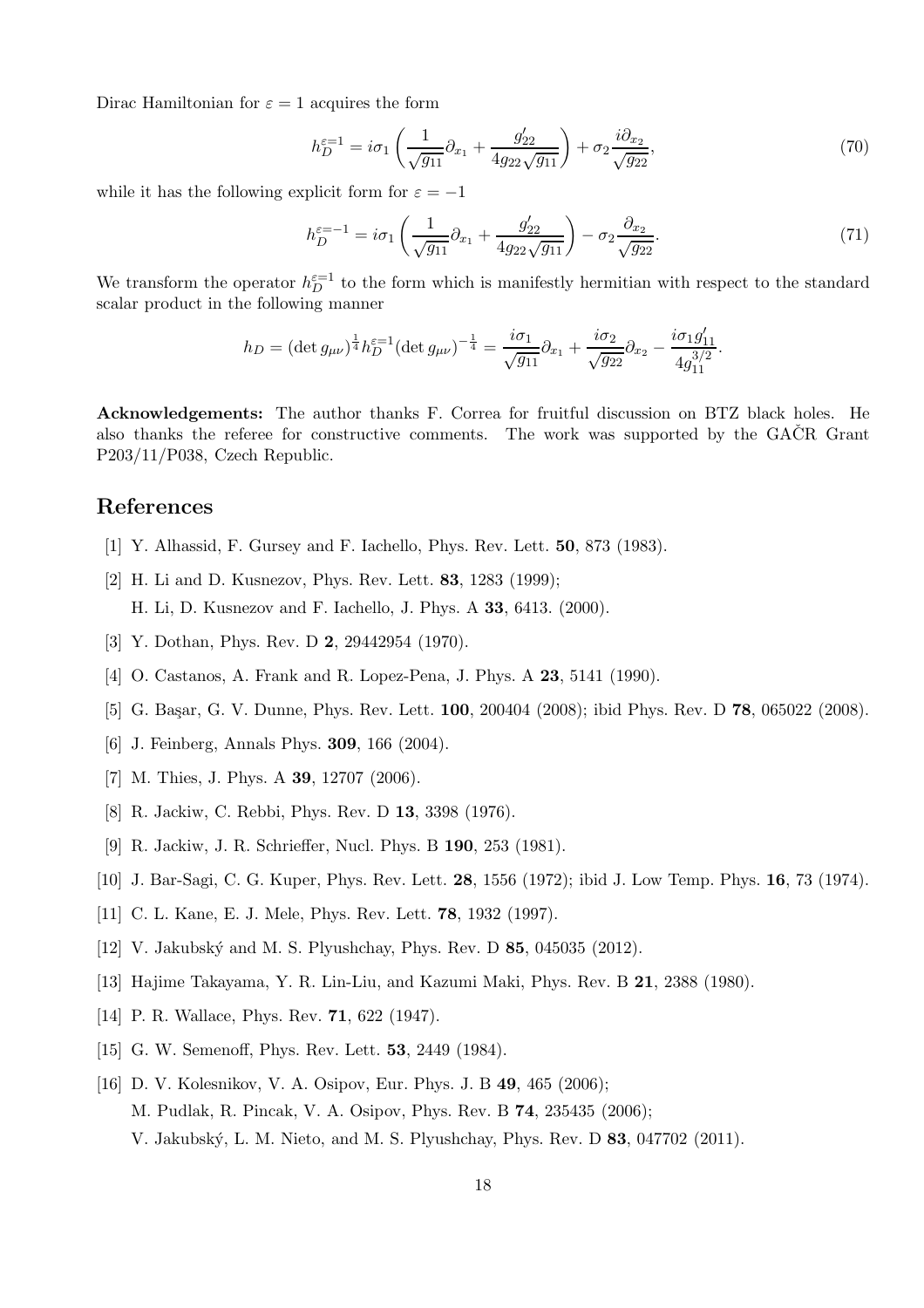- <span id="page-18-1"></span><span id="page-18-0"></span>[17] M. A. H. Vozmediano, M. I. Katsnelson and F. Guinea, Phys. Rept. 496, 109 (2010).
- <span id="page-18-6"></span>[18] A. G. Nikitin, J. Phys. A 45, 225205 (2012).
- <span id="page-18-2"></span>[19] M. S. Plyushchay and L. -M. Nieto, Phys. Rev. D 82, 065022 (2010).
- [20] J. A. Calzada, J. Negro, M. A. del Olmo, J. Math. Phys. 47, 043511 (2006); F. Correa, V. Jakubsk´y and M. S. Plyushchay, Annals Phys. 324, 1078 (2009).
- <span id="page-18-4"></span><span id="page-18-3"></span>[21] J. Gonzalez, F. Guinea and M. A. H. Vozmediano, Phys. Rev. Lett. 69, 172 (1992); ibid Nucl. Phys. B 406, 771 (1993).
- <span id="page-18-5"></span>[22] H. Fakhri, J. Phys. A 33, 293 (2002); ibid J. Phys. A 35, 6329 (2002).
- [23] F. de Juan, A. Cortijo, and M. A. H. Vozmediano, Phys. Rev. B 76, 165409 (2007); N. M. R. Peres, J. Phys.: Condens. Matter 21 095501 (2009).
- <span id="page-18-8"></span><span id="page-18-7"></span>[24] F. de Juan, M. Sturla, and M. A. H. Vozmediano, Phys. Rev. Lett. 108, 227205 (2012).
- <span id="page-18-9"></span>[25] H. W. Kroto, J. R. Heath, S. C. O'Brien, R. F. Curl, and R. E. Smalley, Nature 318, 162 (1985).
- <span id="page-18-10"></span>[26] G. C. Vougioukalakis, M. M. Roubelakis and M. Orfanopoulos, Chem. Soc. Rev. 39, 817 (2010).
- <span id="page-18-11"></span>[27] R. Camporesi, A. Higuchi, J. Geom. Phys. 20, 1-18 (1996).
- <span id="page-18-12"></span>[28] L. E. Gendenshtein, JETP Lett. 38, 356 (1983).
- <span id="page-18-13"></span>[29] E. Witten, Nucl. Phys. B 188, 513 (1981).
- [30] G. Junker, Supersymmetric Methods in Quantum and Statistical Physics (Springer, Berlin, 1996); F. Cooper, A. Khare and U. Sukhatme, Supersymmetry in Quantum Mechanics (Singapore: World Scientific, 2001).
- <span id="page-18-14"></span>[31] J. W. Dabrowska, Avinash Khare and Uday P. Sukhatme, J. Phys. A 21, L195 (1988); G. Lévai, J. Phys. A 22, L843 (1989).
- <span id="page-18-15"></span>[32] A. G. Nikitin, Yu. Karadzhov, J. Phys. A 44, 445202 (2011); ibid J. Phys. A 44, 305204 (2011); Yu. Karadzhov, Comm. Nonlin. Sci. Numer. Simulat. 17, 1522 (2012).
- <span id="page-18-16"></span>[33] A. D. Alhaidari, Phys. Rev. Lett. 87, 210405 (2001) [Erratum-ibid. 88, 189901 (2002)]; A. D. Alhaidari, J. Phys. A 34, 9827 (2002) [Erratum-ibid. 35, 6207 (2002)]; H. Panahi and L. Jahangiry, Theoretical and Mathematical Physics, 164(2): 10811088 (2010).
- <span id="page-18-17"></span>[34] A. B. Balantekin, Phys. Rev. A **57** 4188 (1998); A. B. Balantekin, M. A. Cândido Ribeiro, and A. N. F. Aleixo, J. Phys. A 32, 2785 (1999).
- <span id="page-18-19"></span><span id="page-18-18"></span>[35] A. Gangopadhyaya, J. .V. Mallow and U. P. Sukhatme, Phys. Rev. A 58, 4287 (1998).
- [36] V. B. Matveev and M. A. Salle: Darboux Transformations and Solitons (Springer, Berlin, 1991); L. M. Nieto, A. A. Pecheritsin, and B. F. Samsonov, Annals Phys. 305, 151 (2003).
- <span id="page-18-21"></span><span id="page-18-20"></span>[37] A. Contreras-Astorga, D. J. Fernández, and J. Negro, SIGMA 8, 082, (2012).
- [38] A. A. Andrianov, M. V. Ioffe and V. P. Spiridonov, Phys. Lett. A 174, 273 (1993); A. A. Andrianov and M. V. Ioffe, [arXiv:1207.6799](http://arxiv.org/abs/1207.6799) [hep-th].